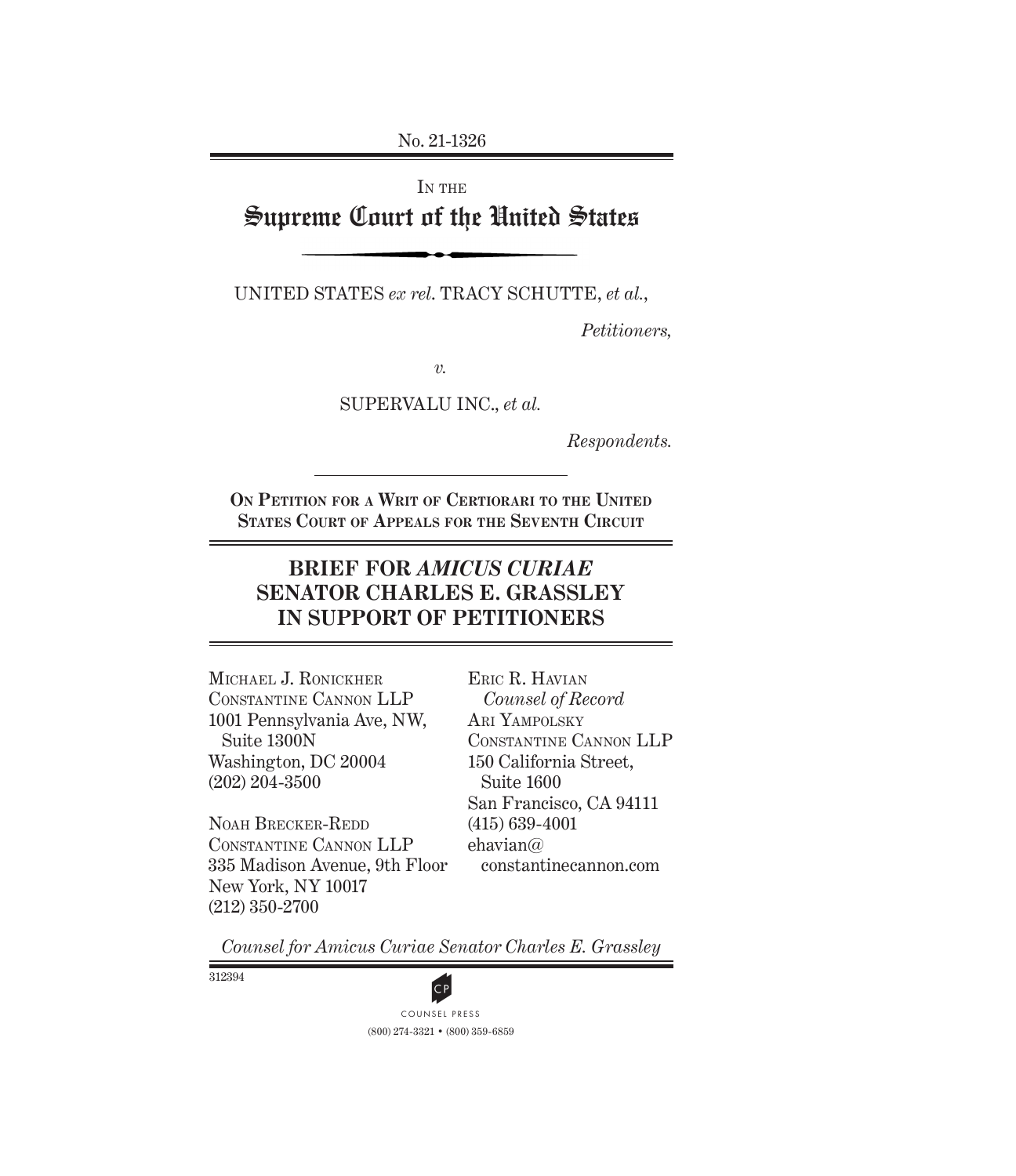### **TABLE OF CONTENTS**

| Page                                                                                                                                                          |
|---------------------------------------------------------------------------------------------------------------------------------------------------------------|
| TABLE OF CITED AUTHORITIES                                                                                                                                    |
| INTEREST OF AMICUS CURIAE 1                                                                                                                                   |
| SUMMARY OF ARGUMENT1                                                                                                                                          |
|                                                                                                                                                               |
| The SuperValu majority distorted Congress's<br>A.<br>straightforward and comprehensive statutory<br>text in favor of a narrow and implausible<br>alternative3 |
| B.<br>The majority created its new scienter test<br>from whole $\text{cloth} \dots \dots \dots \dots \dots \dots \dots \dots 11$                              |
| $C_{\cdot}$<br>The majority improperly reasoned that<br>Congress intended the separate categories of<br>scienter as subsets of one another. 15                |
| D. Courts have a history of judicial activism<br>that has erected improper barriers to the                                                                    |
| $CONCLUSION \dots 23$                                                                                                                                         |

*i*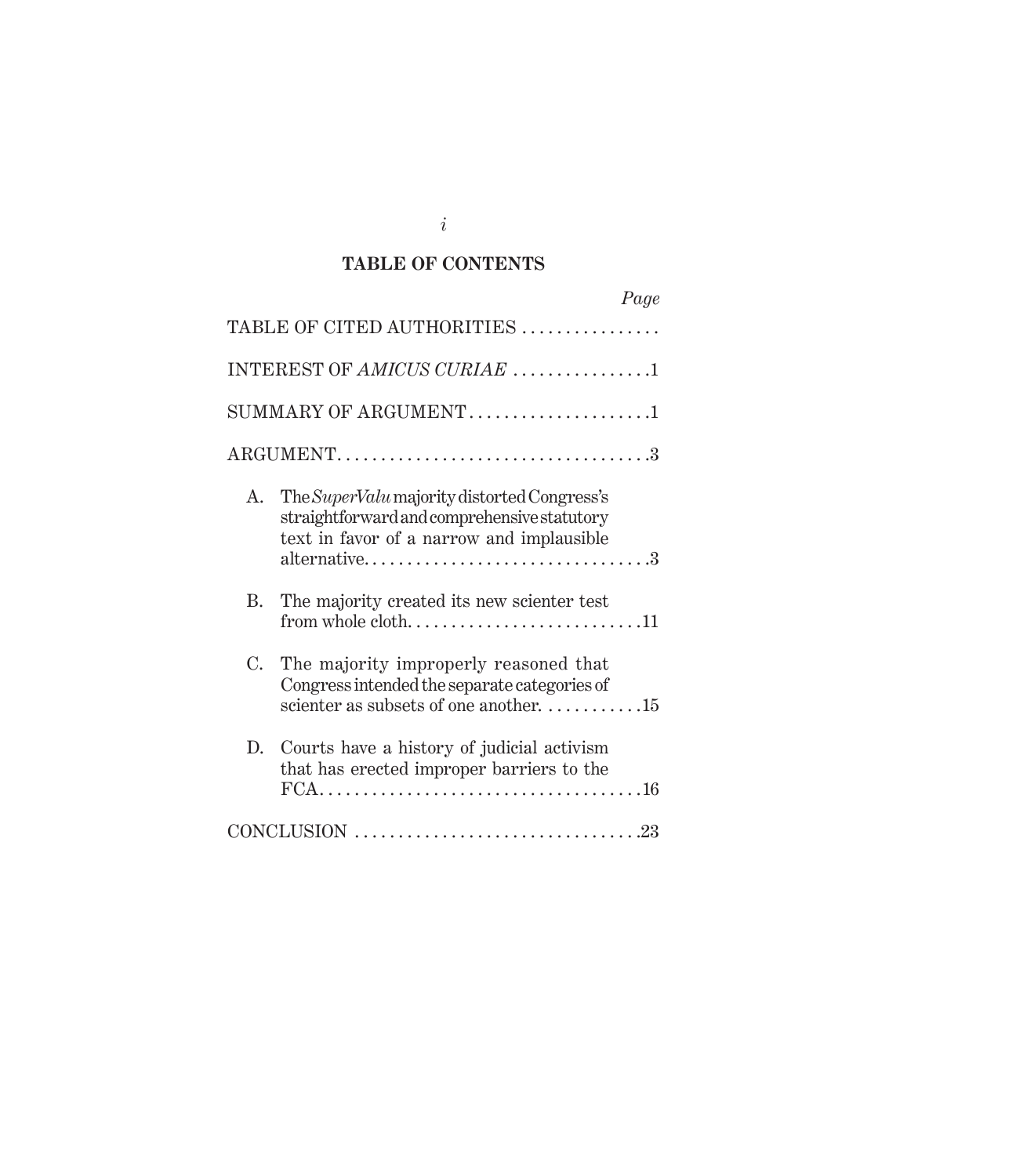## **TABLE OF CITED AUTHORITIES**

## *Page*

### **Cases**

| Graham County Soil and Water Conservation<br>District v. United States ex rel. Wilson, |
|----------------------------------------------------------------------------------------|
|                                                                                        |
| Holmes v.                                                                              |
| Securities Investor Protection Corporation,                                            |
| Safeco Ins. Co. of America v. Burr,                                                    |
|                                                                                        |
| Sanderson v. HCA-The Healthcare Co.,                                                   |
|                                                                                        |
| Schindler Elevator Corporation v.                                                      |
| United States ex rel. Kirk,                                                            |
|                                                                                        |
| United States ex rel. Clausen v.                                                       |
| Laboratory Corp. of America,                                                           |
| 290 F.3d 1301 (11th Cir. 2002). 21, 22                                                 |
| United States ex rel. Doe v. John Doe Corp.,                                           |
|                                                                                        |
| United States ex rel. Fine v.                                                          |
| Advanced Sciences, Inc.,                                                               |
|                                                                                        |

*ii*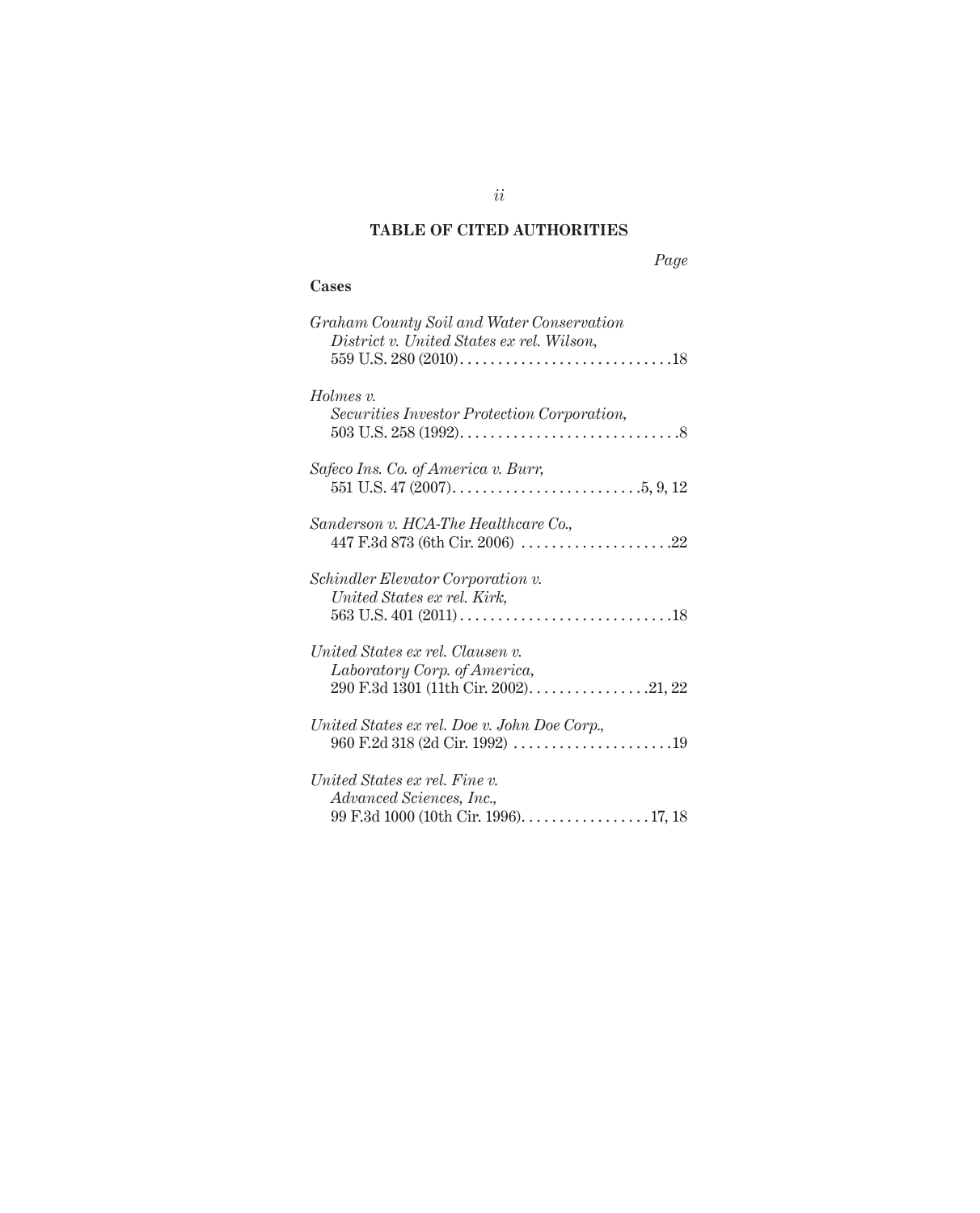### *Cited Authorities*

| Page                                                                                                                                                       |
|------------------------------------------------------------------------------------------------------------------------------------------------------------|
| United States ex rel. Joshi v.<br>St. Luke's Hosp., Inc.,                                                                                                  |
| 441 F.3d $552$ (8th Cir. 2006)<br>$\ldots$ . 22                                                                                                            |
| United States ex rel. Kreindler & Kreindler v.<br>United Technologies Corp.,                                                                               |
| United States ex rel. Nathan v.<br>Takeda Pharms. N. Am., Inc.,                                                                                            |
| $707 \text{ F.}3d \text{ 451 (4th Cir. } 2013) \dots \dots \dots \dots$<br>. 22                                                                            |
| United States ex rel. Matthews v.<br><b>Bank</b> of Farmington,                                                                                            |
|                                                                                                                                                            |
| United States ex rel. Proctor v. Safeway, Inc.,<br>--- F.4th ----, No. 20-3425, 2022 WL 1012256                                                            |
| United States ex rel. Schutte v. Supervalu Inc.,                                                                                                           |
| United States ex rel. Sheldon v.<br>Allergan Sales, LLC,<br>24 F.4th 340 (4th Cir. 2022), reh'g en banc<br>granted, No. 20-2330, 2022 WL 1467710 (4th Cir. |
| May 10, 2022) $\ldots \ldots \ldots \ldots \ldots \ldots \ldots \ldots \ldots \ldots \ldots \ldots 15$                                                     |
| United States ex rel. Stinson, Lyons, Gerlin &<br>Bustamante, P.A. v. Prudential Ins. Co.,                                                                 |
| 944 F.2d 1149 (3d Cir. 1991). $\dots \dots \dots \dots \dots \dots \dots \dots \dots$                                                                      |

*iii*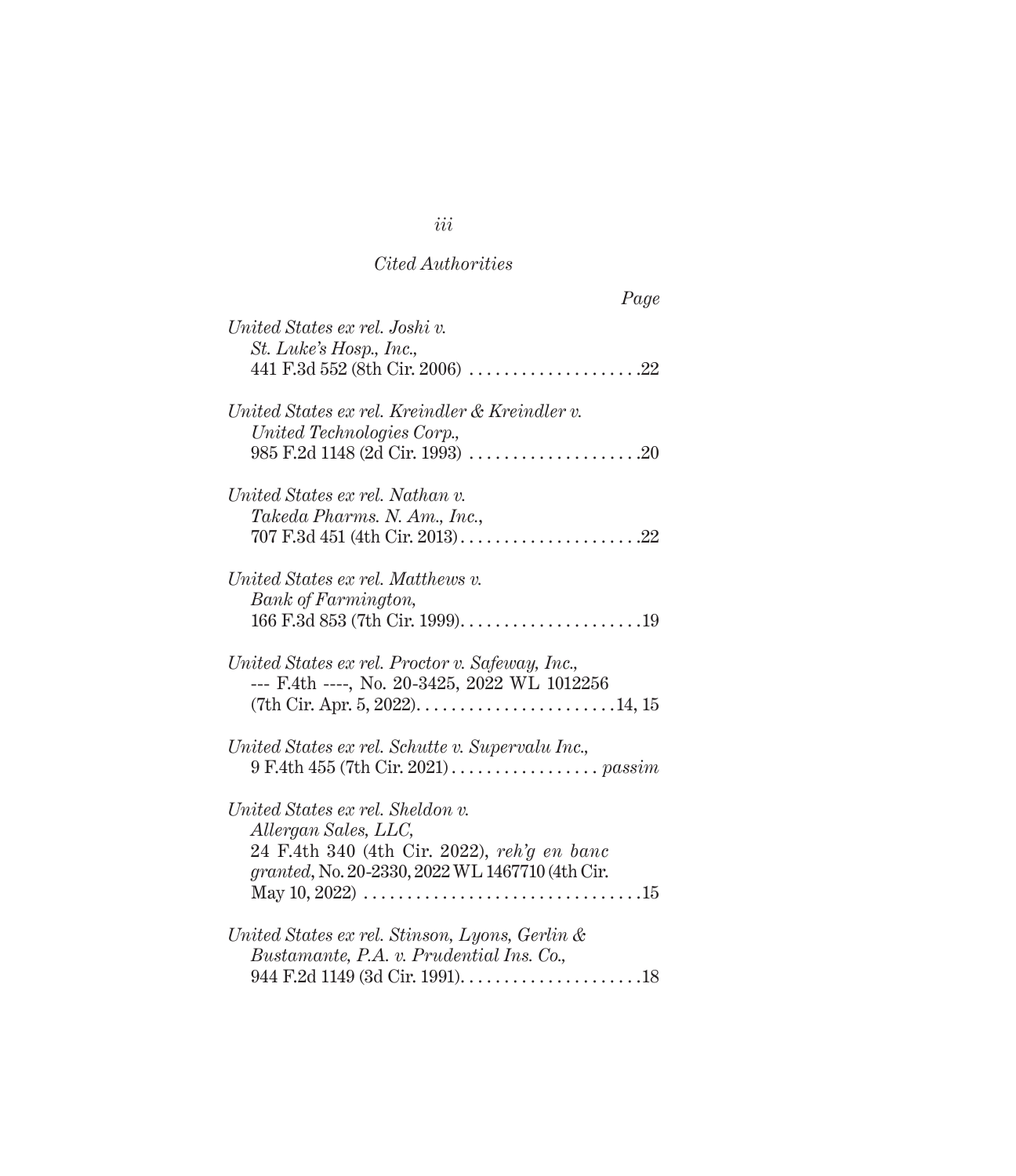## *Cited Authorities*

| Page                                                                 |
|----------------------------------------------------------------------|
| United States v. Caminos,                                            |
| United States v. de Francisco-Lopez,                                 |
| United States v. Jewell,                                             |
| United States v. Kershman,                                           |
| United States v. Neifert-White Co.,                                  |
| United States v. New York Med. Coll.,                                |
| United States v. One 1973 Rolls Royce,                               |
| United States v. Ramos-Atondo,                                       |
| United States v. Ricard,                                             |
| Universal Health Services, Inc. v.<br>United States ex rel. Escobar, |

## *iv*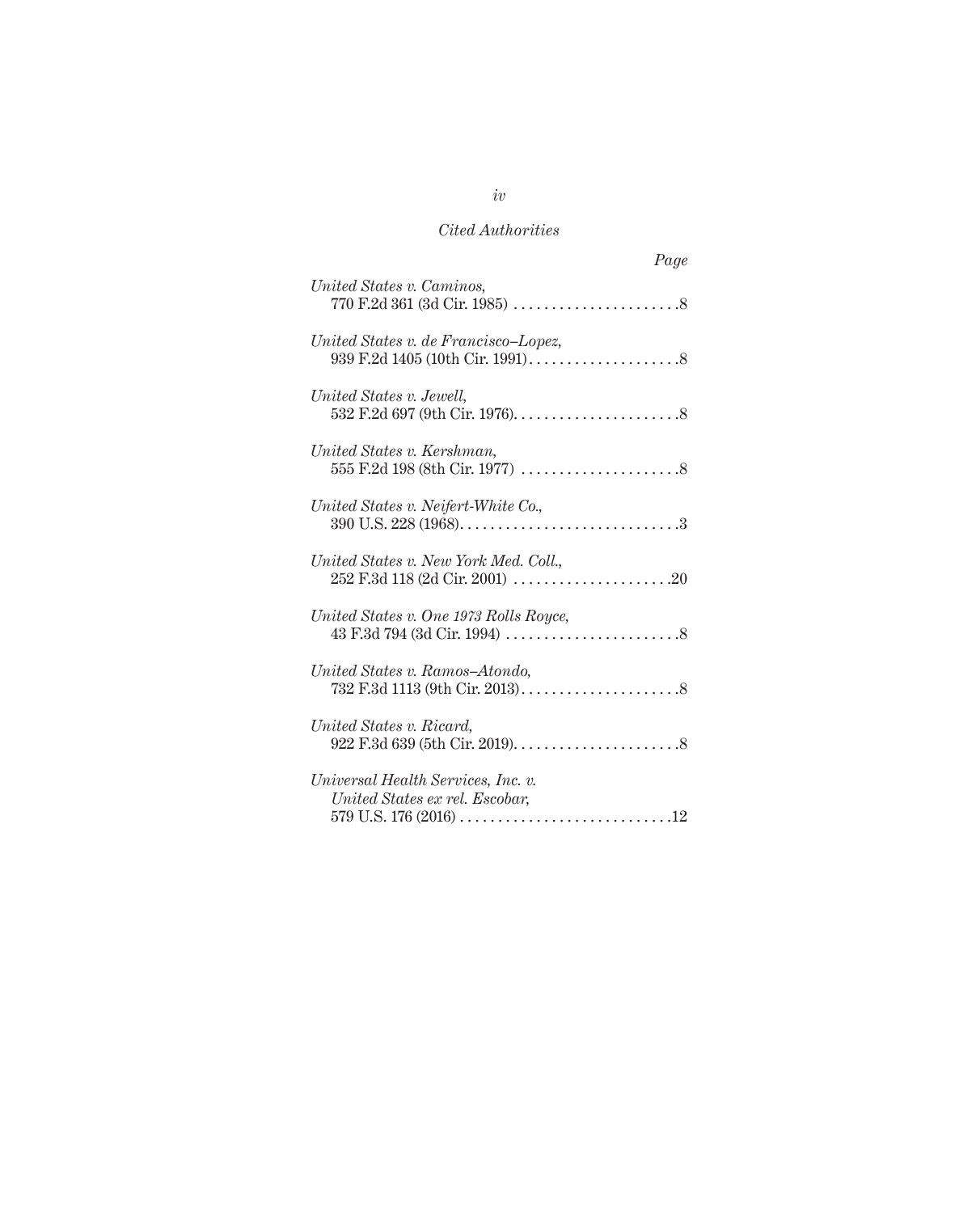### *Cited Authorities*

|                                                                               | Page |
|-------------------------------------------------------------------------------|------|
| Wang v. FMC Corp.,                                                            |      |
| <b>Statutes and Other Authorities</b>                                         |      |
|                                                                               |      |
|                                                                               |      |
|                                                                               |      |
|                                                                               |      |
|                                                                               |      |
| 31 U.S.C. $\S 3730(e)(4)(A) (1986) \ldots \ldots \ldots \ldots \ldots 17, 18$ |      |
|                                                                               |      |
|                                                                               |      |
|                                                                               |      |
|                                                                               |      |
|                                                                               |      |
|                                                                               |      |
| Restatment (Second) of Torts, § 52612                                         |      |

*v*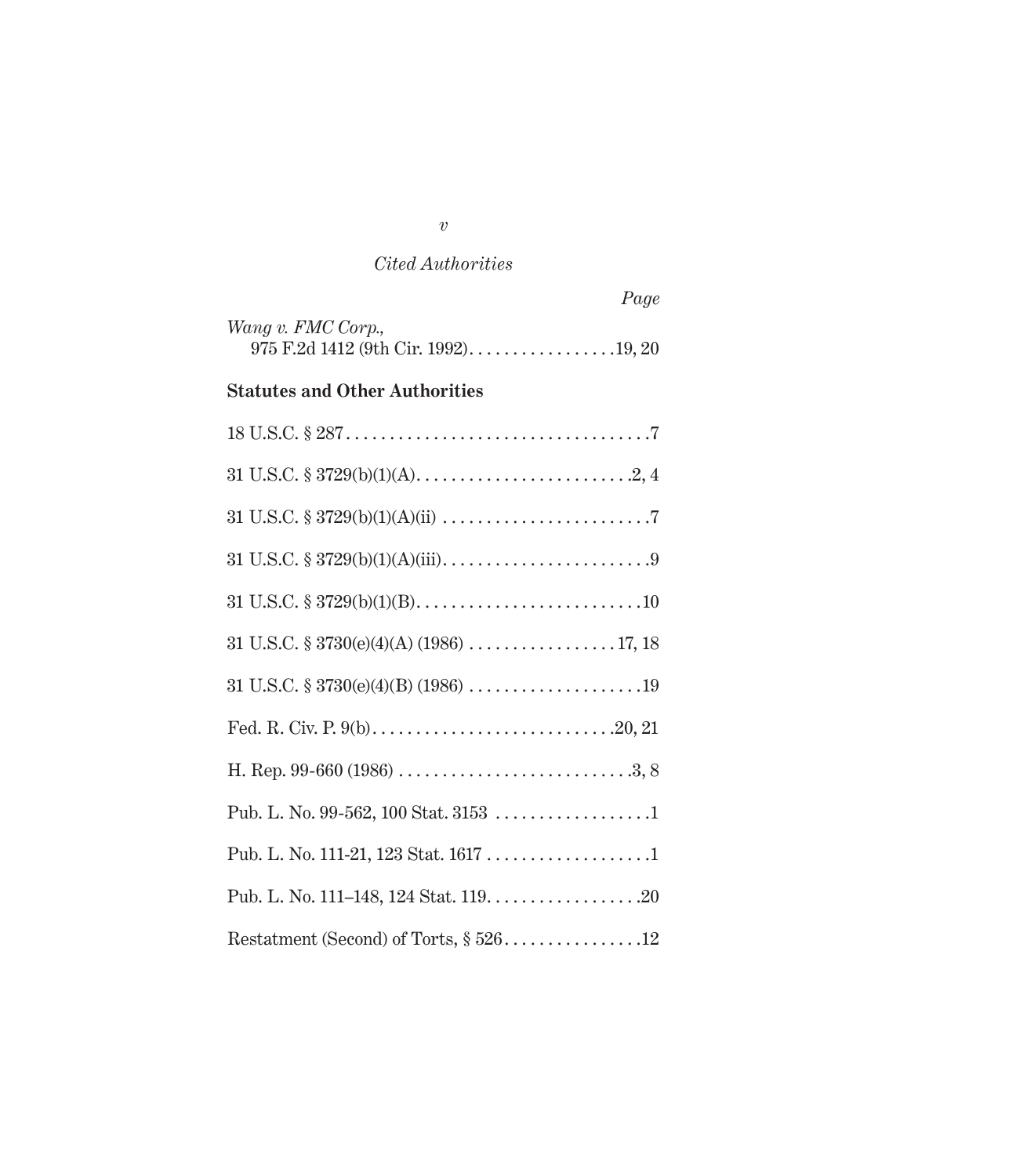#### **INTEREST OF** *AMICUS CURIAE1*

Senator Charles E. Grassley was the principal sponsor in the Senate of the False Claims Amendments Act of 1986, Pub. L. No. 99-562, 100 Stat. 3153, which modernized the False Claims Act ("FCA") and made it a more effective weapon against Government fraud. Senator Grassley was also one of the Senate sponsors of the Fraud Enforcement & Recovery Act of 2009 (FERA), Pub. L. No. 111-21, 123 Stat. 1617, which further strengthened the FCA as a weapon against fraud affecting federal programs. In addition to serving as Senate sponsor, Senator Grassley has remained active in Congress in defending the original intent of the legislation. Senator Grassley thus has a strong interest in ensuring that the Court interprets the FCA in accordance with Congress's language and intent. Senator Grassley urges the Court to grant certiorari to correct a growing misinterpretation of the language of the FCA that threatens to undermine its critical role in policing those who do business with the government.

#### **SUMMARY OF ARGUMENT**

The FCA, which has been law since the Civil War, is the government's most important anti-fraud statute. In the modernization of the statute in 1986, Congress carefully crafted its provisions to catch all those who would defraud the American public. To this end, the statute

<sup>1.</sup> No counsel for a party authored this brief in whole or part, and no counsel or party made a monetary contribution to fund the preparation or submission of this brief. No person other than Senator Grassley and his counsel made any monetary contribution to its preparation and submission. The parties have been provided proper notice and consented to this filing.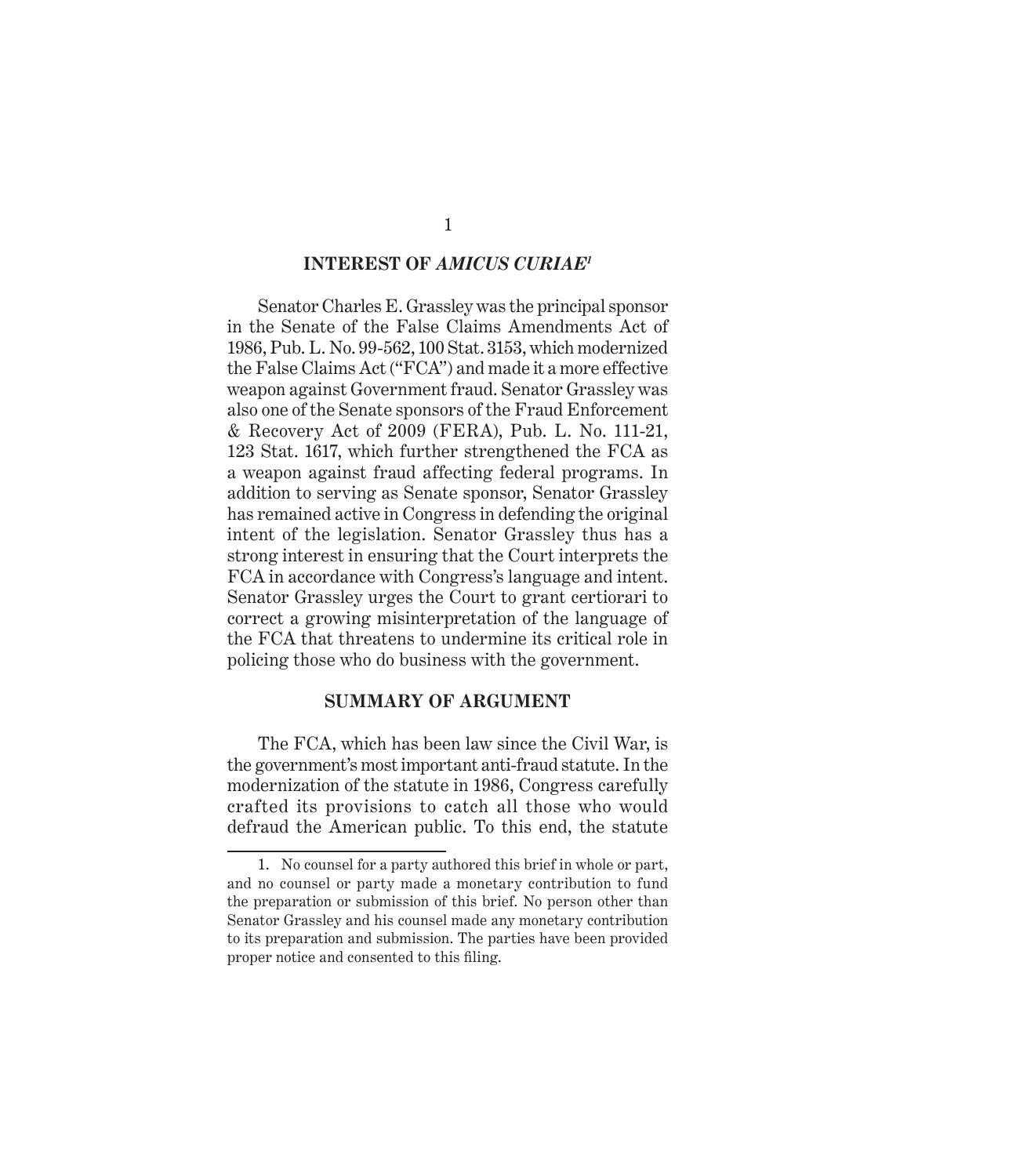expressly articulates three distinct mental states for which defendants can be held liable. It holds accountable not just those who commit fraud with "actual knowledge," but also those who remain "deliberate[ly] ignoran[t]" of the rules or "reckless[ly] disregard" signs of misconduct a reasonable person would see. 31 U.S.C. § 3729(b)(1)(A). In crafting these three distinct mental states, Congress drew on well-established definitions in the common law of fraud. The statute's text and structure make plain that the three mental states are independent, and that satisfying any one of them is sufficient to support liability.

The majority below, however, ignored this text and structure. *United States ex rel. Schutte v. Supervalu Inc.*, 9 F.4th 455, 463 (7th Cir. 2021), *rehearing and rehearing en banc denied*. It held that a defendant who *correctly* knows an act is unlawful is immunized from FCA liability if its lawyer, years later, can cook up an interpretation of the law under which the act was arguably permissible even if that interpretation is *wrong* and the defendant did not have that interpretation at the time. That test makes a hash of the law of fraud, which focuses on what a defendant understood at the time it undertook a fraudulent act.

Worse, in doing so, the opinion collapsed the three separate routes to liability that Congress laid out into one, finding that such an after-the-fact excuse prevents not only a finding of recklessness, but also "actual knowledge" and "deliberate ignorance." By interpreting these as mere subsets of recklessness, the opinion reads out the two subjective scienter terms Congress wrote into the statute.

Compounding its errors, the majority also crafted from whole cloth a novel and unprecedented requirement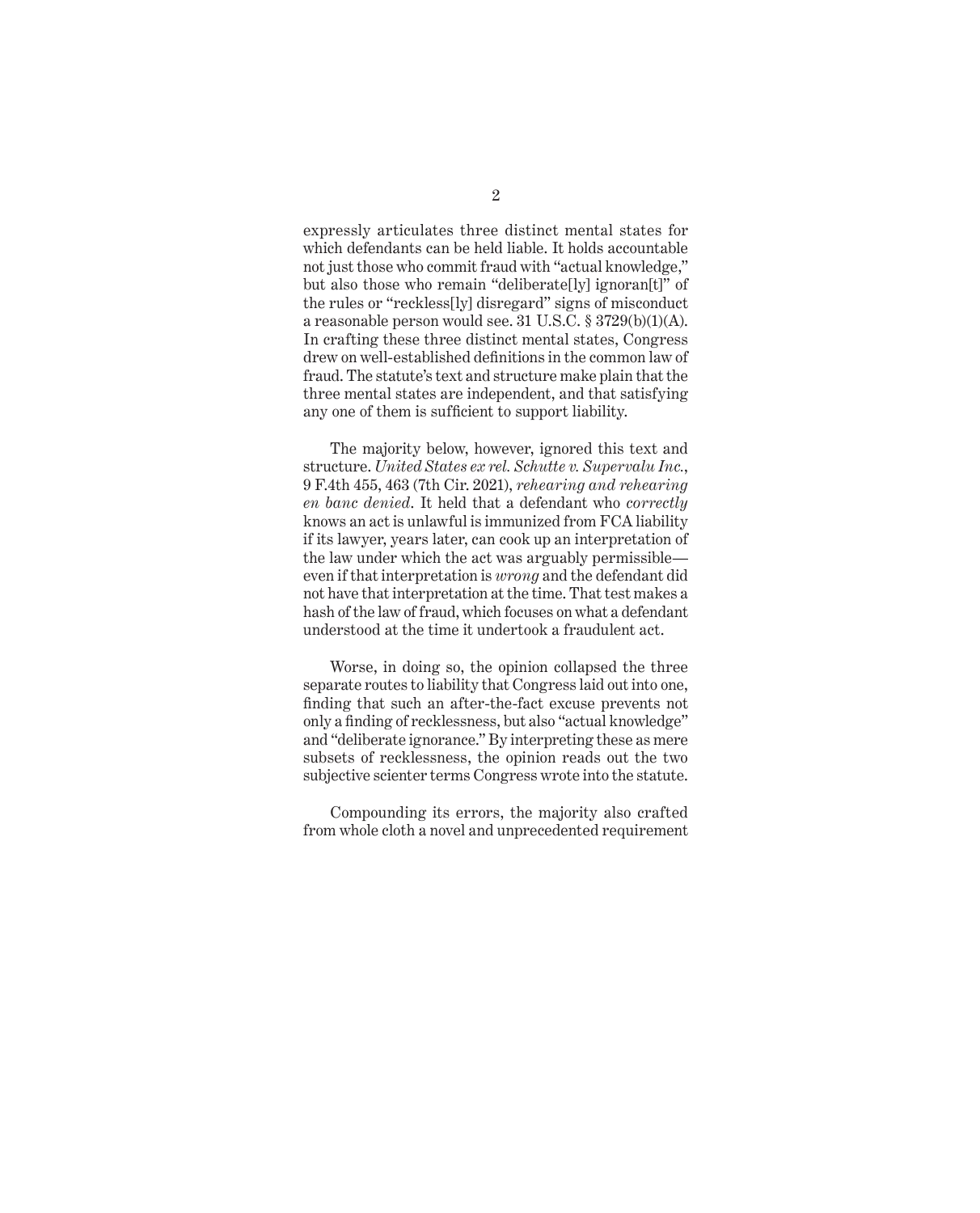for proving scienter, which puts on the government a nearly impossible burden to anticipate and warn off future fraudsters from every colorable misinterpretation of the law.

*SuperValu*'s radical departure from the statute continues a lamentable tradition of some courts interpreting the FCA in an unduly restrictive fashion, which Congress and this Court repeatedly have stepped in to correct. The Court should grant certiorari to repair this tear in the FCA. If it is not set right, it will not be long before the centerpiece of the government's anti-fraud arsenal becomes unusable.

### **ARGUMENT**

### **A. The** *SuperValu* **majority distorted Congress's straightforward and comprehensive statutory text in favor of a narrow and implausible alternative.**

In the 1986 Amendments to the FCA, which Senator Grassley sponsored, Congress created one of the most detailed definitions of scienter in the federal code. The unmistakable goal of that careful design was to assure that the FCA would be applied liberally and expansively as the government's primary tool to combat fraud. *United States v. Neifert-White Co.*, 390 U.S. 228, 233 (1968) ("This remedial statute reaches beyond 'claims' which might be legally enforced, to all fraudulent attempts to cause the Government to pay out sums of money"); H.R.Rep. No. 99–660, p. 18 (1986) (the FCA "is . . . the primary vehicle by the Government for recouping losses suffered through fraud"). By drafting a broad and comprehensive definition of scienter, Congress sought to anticipate and block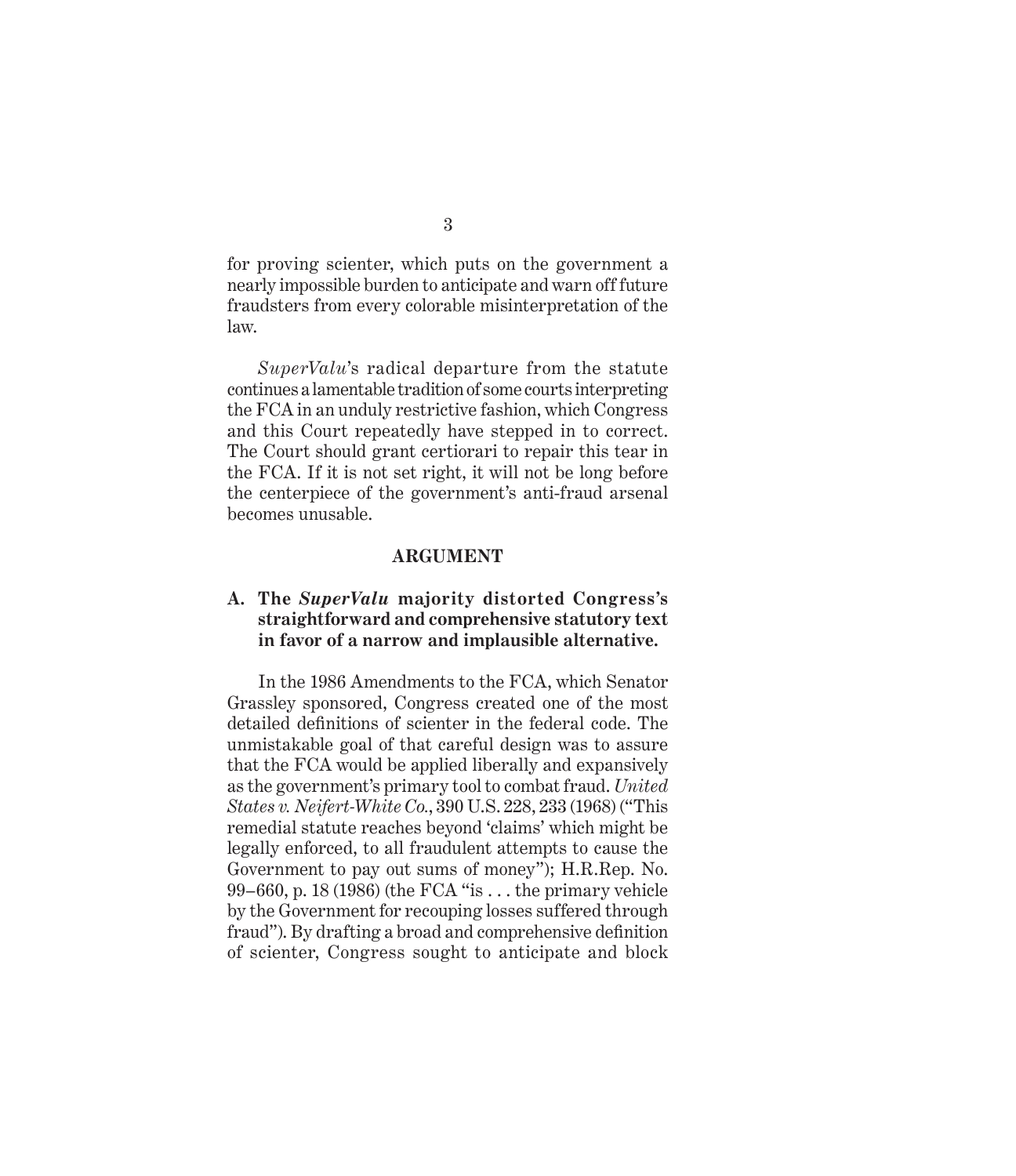every avenue that creative lawyers might use to allow a defendant to escape liability for fraudulent conduct designed to fleece the United States.

To that end, Congress enacted a statute with three separate tests for scienter and made clear that a defendant may be liable if the government can establish *any* one of them. A defendant is liable if it acts with "actual knowledge" of false information, *or* acts in "deliberate ignorance" of the truth or falsity of that information, *or* acts in "reckless disregard" of the truth or falsity of that information. 31 U.S.C. § 3729(b)(1)(A). This plain language covers the waterfront of mental states, both objective and subjective, that demonstrate culpability.

Notwithstanding this painstaking textual clarity, the *SuperValu* majority ignored Congress's formulation and effectively re-wrote the statute to achieve its result. The majority made two fundamental errors. First, it held that, no matter its knowledge or intent, a defendant could negate scienter after the fact by coming up with a "reasonable interpretation" of the law to support its prior behavior. This *post hoc* brainstorming would excuse even the most shocking evidence of deliberate fraud, unless the Government could establish that the interpretation was inconsistent with "authoritative guidance" set forth at a "high level of specificity" by a "circuit court" or the "relevant agency." But Congress attached no such talismanic effect to "reasonable interpretations" of the law. It is at most one factor, not the *only* factor, in the scienter analysis of recklessness, and it is not relevant at all to "actual" knowledge or "deliberate" ignorance except insofar as a defendant subjectively believed that reasonable interpretation at the time of the fraud.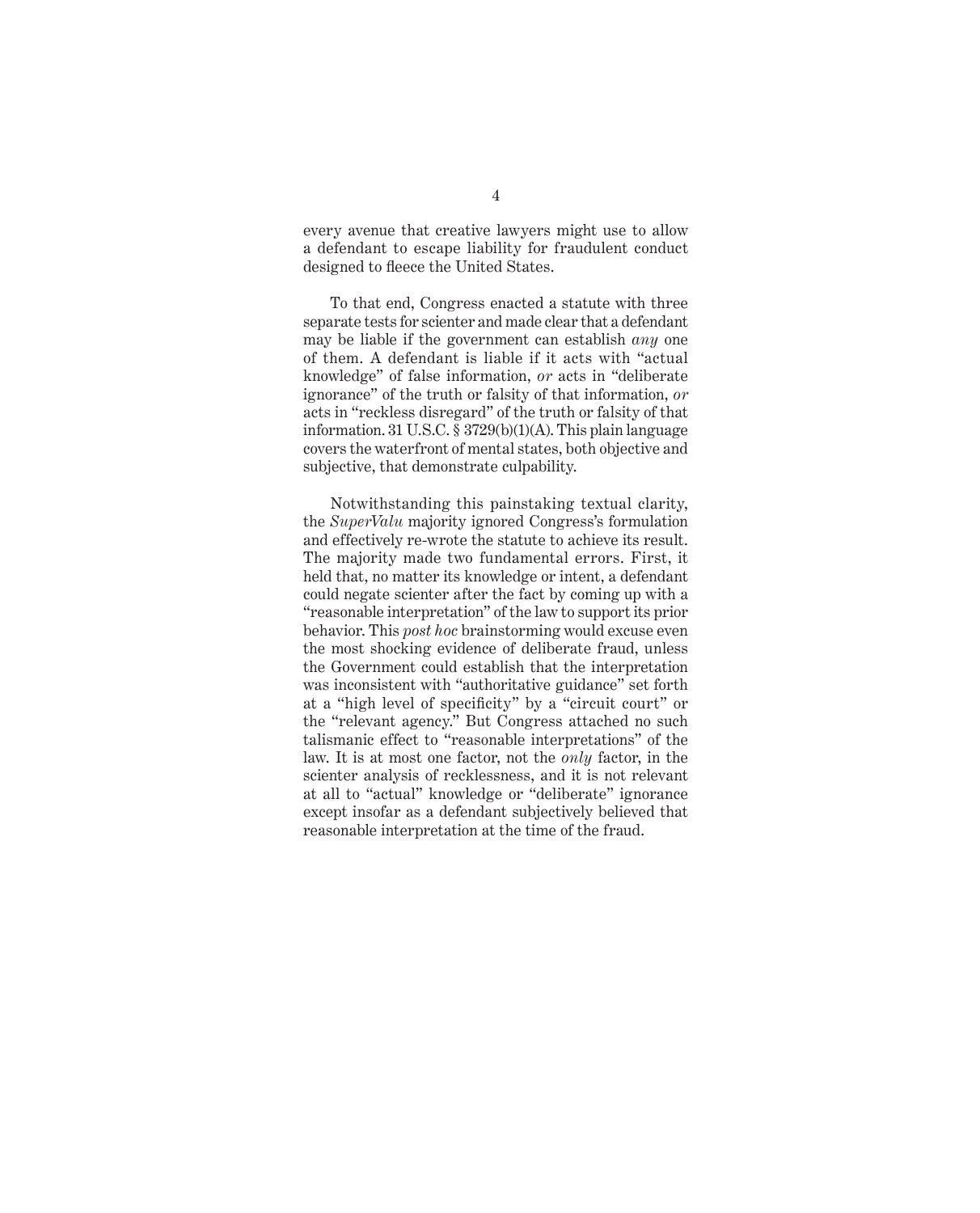Second, the majority held that the defendant's subjective state of mind is categorically irrelevant to scienter, including "actual" knowledge and "deliberate" ignorance. *Supervalu*, 9 F.4th at 470 ("defendant's subjective intent does not matter" for scienter analysis because "the inquiry is an objective one"). That interpretation clashes with decades of precedent and common English usage, which uniformly analyze these subjective standards for scienter differently from objective ones. The statute's clear language demands the same here, notwithstanding the majority's tortured interpretation.<sup>2</sup>

1. *Actual Knowledge.* The majority interpreted the phrase "actual knowledge" to exclude subjective understanding. Yet the word "actual" alone precludes any such interpretation, unmistakably pointing to individual belief.

The majority sought to ease this obvious incongruity by reasoning that a defendant could not "actually" know whether information was true if there were any theoretical

<sup>2.</sup> The majority's analysis mainly relies on this Court's prior decision in *Safeco Ins. Co. of America v. Burr*, 551 U.S. 47 (2007), which construed the intent requirement in a different federal statute. *Safeco* critically observed that the Fair Credit Reporting Act contained "no indication that Congress had something different in mind" from the definition of "willful" that this Court construed. *Id.* at 69. The *SuperValu* majority ignored the fact that the same cannot be said of the FCA's meticulously drafted, three-part definition of "knowingly." Rather than deferring to the statutory terms Congress chose, the majority instead ran roughshod over them. Because the Relator's Petition has fully explained how the *SuperValu* majority misconstrued and misapplied the *Safeco* decision, Senator Grassley will focus his discussion on the statutory text.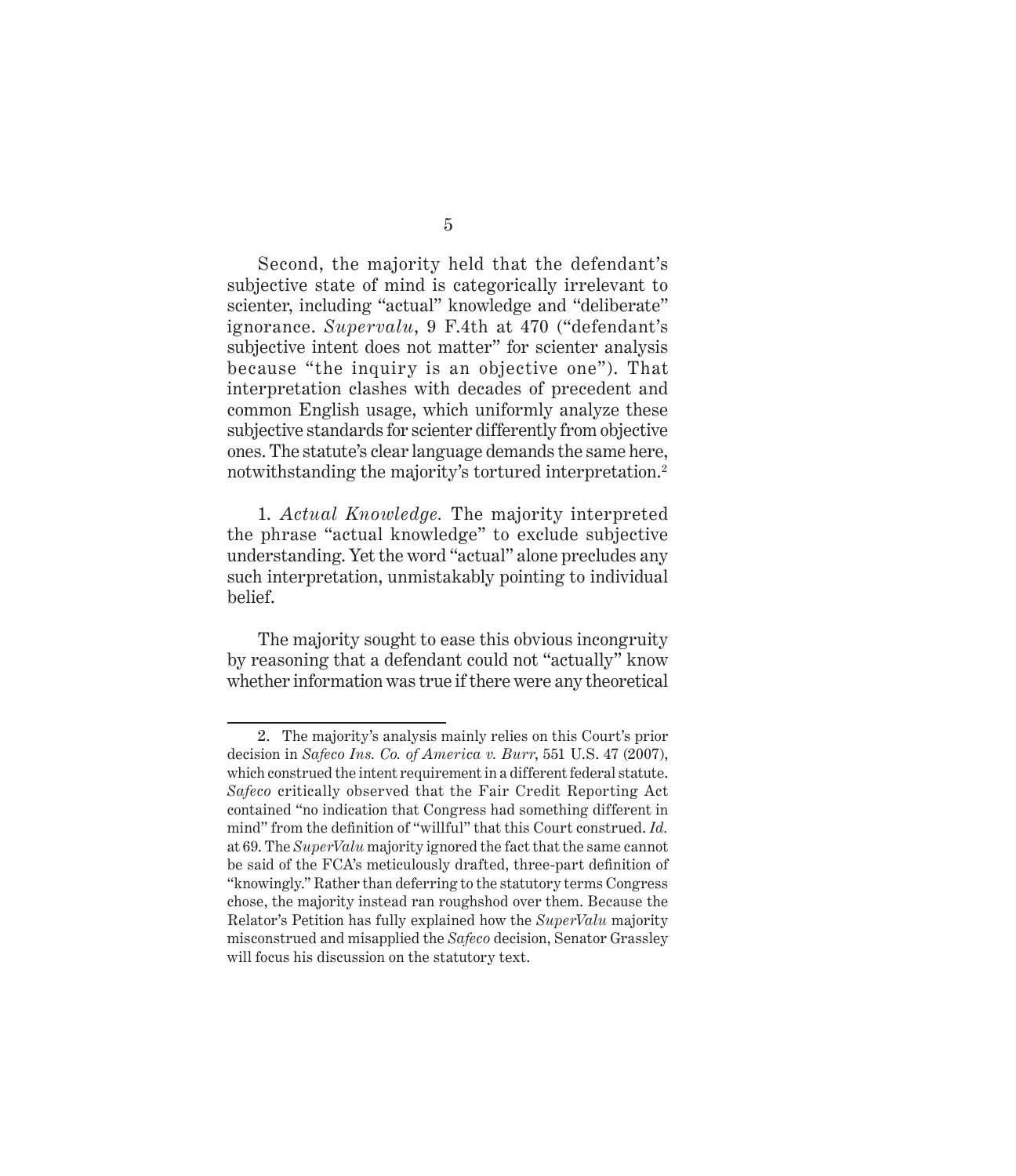uncertainty around it. In other words, regardless of a defendant's confidence in its interpretation of the law, and notwithstanding the accuracy of that interpretation, the majority held as a matter of law that a defendant cannot "know" something if the defendant could possibly be mistaken. 4 F.3d at 468. Under the majority's reasoning, absent definitive and highly specific authoritative guidance, "actual knowledge" is impossible.

The majority's interpretation is wrong as a matter of basic usage. For example, if a person looks out a window, sees rain, and correctly concludes it is raining, we would naturally say she "knew" it was raining. We would not conclude otherwise simply because a lawyer later points out a balcony above her apartment and argues that she could have been mistaken because her upstairs neighbor could have been watering plants. It distorts the ordinary meaning of "actual knowledge" to suggest otherwise.

This simple illustration demonstrates what we mean when we ask if someone "knew" something. We consider only two factors. First, did the person subjectively believe something to be true, and second, was it indeed true? Looking backward, if the person believed it was raining and she was correct in that belief, we would say that the person knew it was raining. It would not matter that other "reasonable" explanations existed for the falling water. We would still say that a person "knew" it was raining, even if plausible alternatives existed. The majority's argument, that "actual knowledge" cannot exist if a reasonable alternative can be posited, is impossible to reconcile with ordinary usage.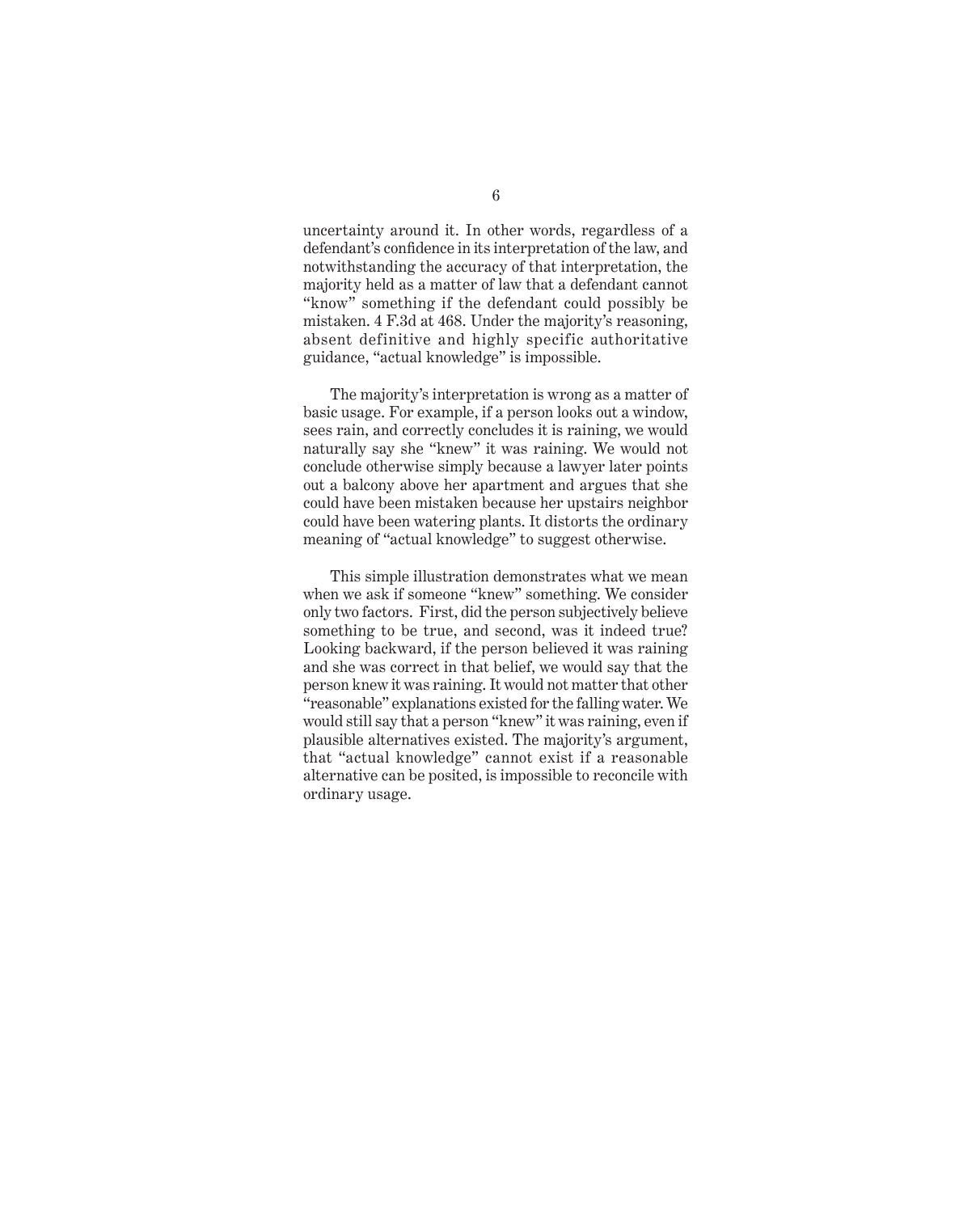Moreover, as the dissent correctly observed, the law does not excuse a defendant based on such "epistemological doubt" in any other context, not even in criminal cases. *SuperValu*, 9 F.4th at 476 (Hamilton, J., dissenting). A defendant who correctly interprets the law and subjectively intends to cheat on his taxes cannot escape criminal liability by showing that he *might* have adopted a reasonable, albeit erroneous interpretation under which his actions would not have been criminal. Indeed, the criminal counterpart to the civil FCA, 18 U.S.C. § 287, imposes criminal penalties on anyone who presents a false claim to the United States "knowing such claim to be false, fictitious, or fraudulent . . . ." Courts applying the usual common law rules for a "knowing" violation would not acquit a defendant who admitted his intent to defraud the government, but whose lawyers invented a reasonable *post hoc* interpretation that the defendant never entertained. Congress never imagined it would be more difficult to use the government's primary tool against fraud to find a defendant civilly liable than to convict him of a crime. Yet in many cases, that is the incongruous result *SuperValu* requires.

2. *Deliberate Ignorance*. The majority escalated its assault on plain language when it construed the second test for the statutory term "knowing." Under that test, the government can establish scienter if the defendant "acts in deliberate ignorance of the truth or falsity of the information" submitted to the government. 31 U.S.C. § 3729(b)(1)(A)(ii). The phrase "deliberate ignorance" unquestionably focuses on a person's subjective mental state. Congress used the phrase to reach defendants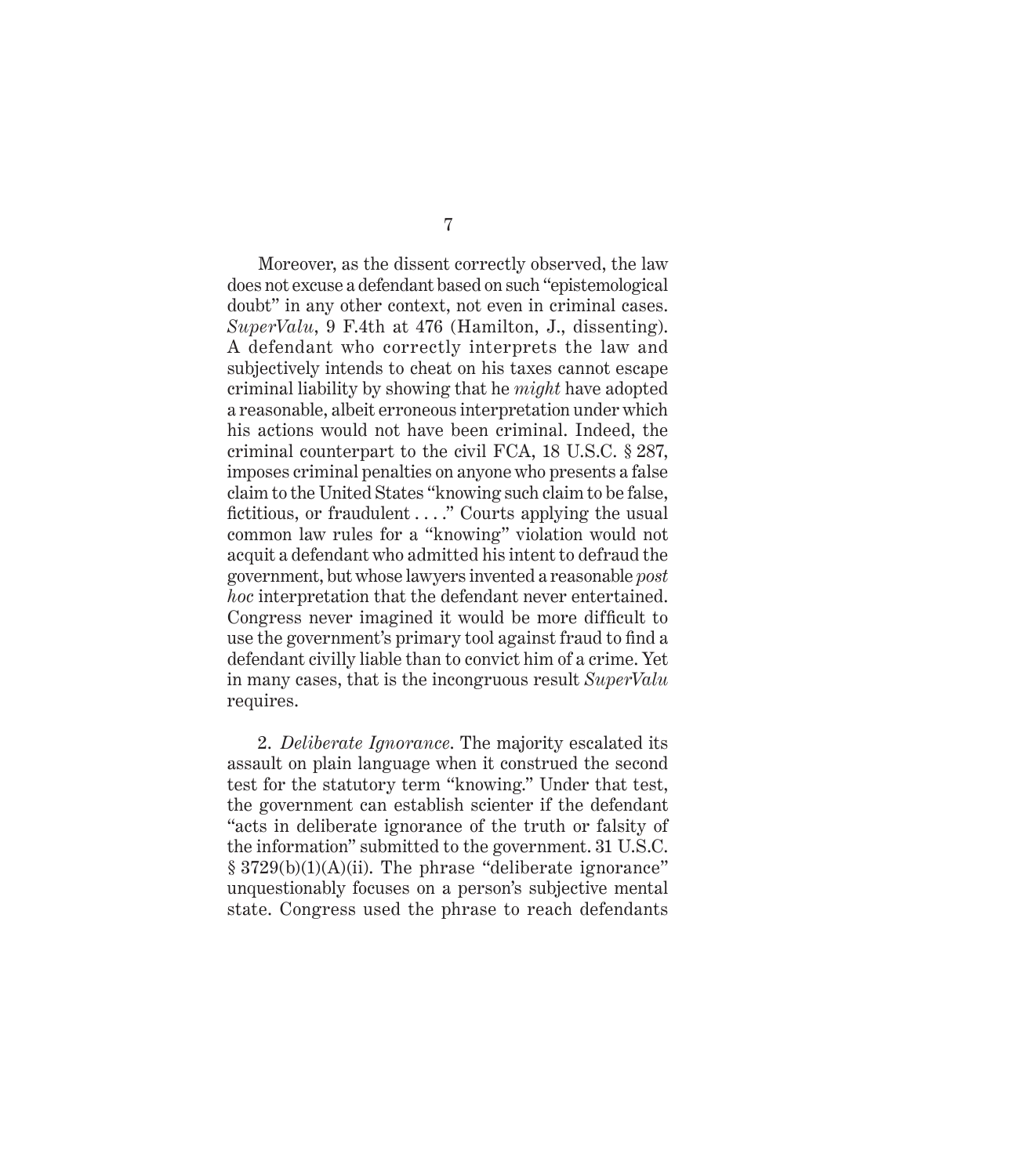who *consciously* avoid steps that might reveal the truth.<sup>3</sup> Deliberate ignorance has been widely interpreted both before and after Congress inserted that language into the FCA to refer to a subjective state of mind. *See, e.g., United States v. Caminos*, 770 F.2d 361, 365 (3d Cir. 1985) ("subjectively aware"); *United States v. Ricard*, 922 F.3d 639, 654-56 (5th Cir. 2019) ("subjective awareness"); *United States v. Kershman*, 555 F.2d 198, 200 (8th Cir. 1977) (upholding jury instructions as properly preserving subjective inquiry into knowledge requirement); *United States v. Ramos–Atondo*, 732 F.3d 1113, 1119 (9th Cir. 2013) ("subjective belief"); *United States v. Jewell*, 532 F.2d 697, 700 (9th Cir. 1976) ("conscious purpose" to avoid the truth); *United States v. de Francisco–Lopez*, 939 F.2d 1405, 1409 (10th Cir. 1991) ("subjective knowledge"); *United States v. One 1973 Rolls Royce*, 43 F.3d 794, 806 (3d Cir. 1994) (referring to the "subjective 'deliberate ignorance'" standard). Congress is presumed to have drafted the "deliberate ignorance" test relying on the courts' uniform interpretation of that phrase. *See Holmes v. Securities Investor Protection Corporation*, 503 U.S. 258, 268 (1992) ("We may fairly credit . . . Congress, which enacted RICO, with knowing the interpretation federal courts had given the words earlier Congresses had used"; Congress "used the same words, and we can only assume it intended them to have the same meaning that courts had already given them.") (citations omitted).

<sup>3.</sup> In its 1986 FCA amendments, Congress expanded the scienter definition in part to address this "ostrich" issue, imposing liability on persons "who ignore 'red flags' that the information may not be accurate or those persons who deliberately choose to remain ignorant of the process through which their company handles a claim." H. Rep. 99-660, at 21 (1986).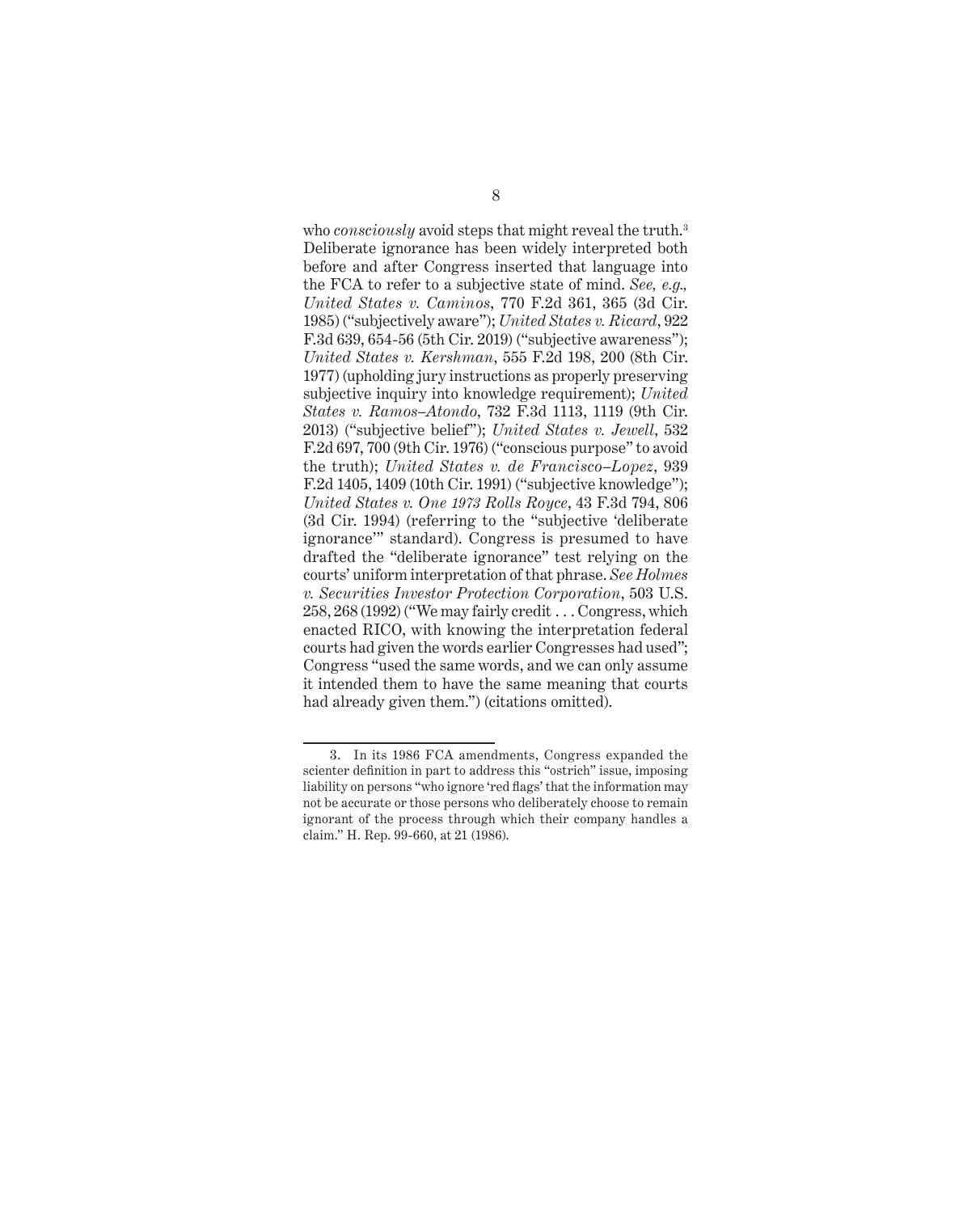Moreover, the "epistemological doubt" that the majority conjured to negate "actual knowledge" cannot serve that function where deliberate ignorance is concerned. The existence of some theoretical uncertainty is irrelevant to an assessment of whether a defendant consciously buries her head in the sand to avoid learning the truth. A person can be deliberately ignorant even if that person might have uncovered an interpretation that was "reasonable" if she had looked. Consciously choosing to avert one's gaze, without more, establishes deliberate ignorance.

The majority is, ironically, willfully blind to this conundrum. The opinion states, without elaboration, that willful blindness would satisfy scienter even under its "objective reasonableness" test. *SuperValu*, 9 F.4th at 468 ("Nor does *Safeco*'s standard excuse a company if its executive decisionmakers attempted to remain ignorant of the company's claims processes and internal policies"). The majority never explains how that statement can possibly be reconciled with its holding that "subjective intent does not matter." After all, a defendant fully oblivious to the risk of her actions would not be "deliberate[ly]" ignorant, while the opposite is true of a defendant who consciously avoided asking too many questions. Yet the only difference between the two is subjective belief. If subjective understanding were irrelevant, the statutory test for deliberate ignorance would be impossible to satisfy. The majority's inability to square its new scienter test with the statutory text starkly reveals its fundamental interpretive error.

3. *Reckless Disregard*. The third test, "reckless disregard of the truth," 31 U.S.C.  $\S$  3729(b)(1)(A)(iii),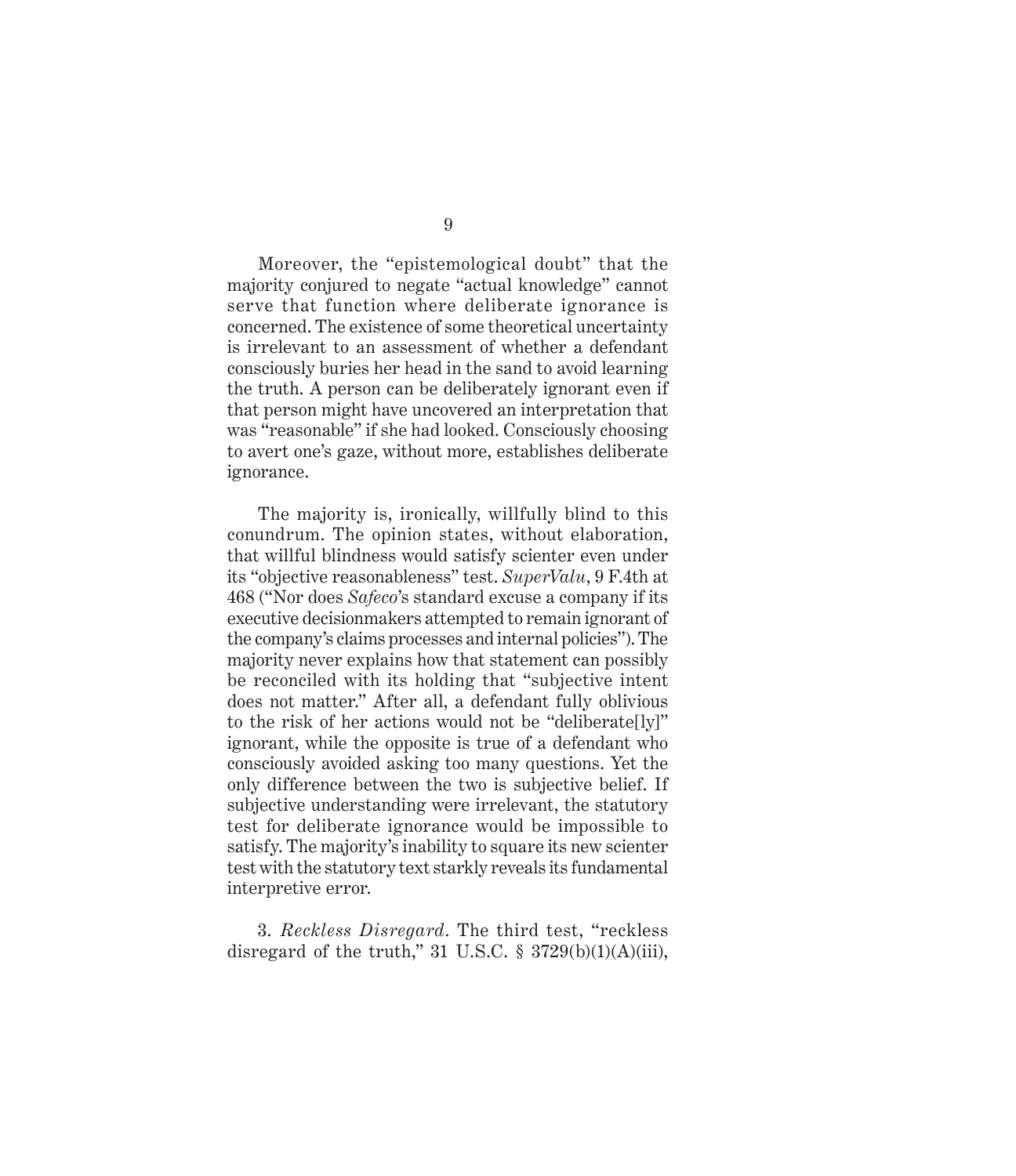may be characterized as objective at least in part. But even here the majority persisted in rewriting Congress's language. As discussed *infra* in Part B, the majority grafted numerous judicial requirements as barriers to the establishment of recklessness, precluding any such finding in many cases.

4. *Intent to Defraud.* To further close the door on technical scienter defenses, Congress not only set out three alternative means of proving it, but also took pains to make clear that the scienter bar should be lower than in criminal and other specific intent statutes. Congress achieved that outcome by emphasizing that "no proof of specific intent to defraud" would be required under the FCA. 31 U.S.C. § 3729(b)(1)(B).

By including this language, Congress intended the FCA's scienter standard to be less rigorous, not more rigorous, than specific intent statutes. Yet the *SuperValu* opinion again moves in the opposite direction. Under the majority's formulation, proof of specific intent to defraud would be *insufficient* to prove scienter. As long as defense counsel could come up with a "reasonable" *post hoc* interpretation that differed from the defendant's specifically intended (and correct) understanding that her actions were unlawful, liability would not attach. Bizarrely, if Congress had provided that "specific intent to defraud establishes scienter," the statute would be *broader* than the law as interpreted by the majority. That anomaly highlights the chasm between Congress's language and the majority's interpretation.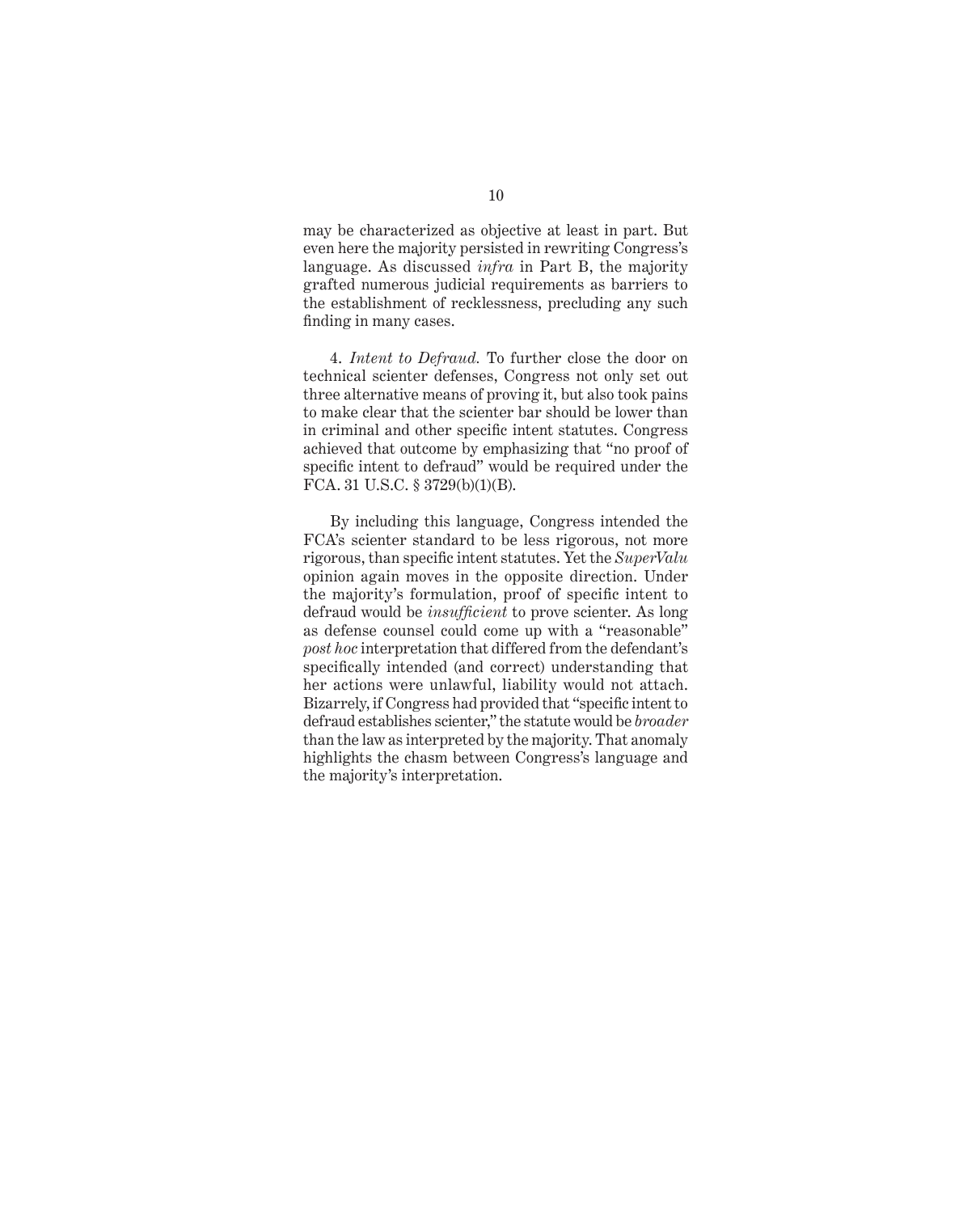#### **B. The majority created its new scienter test from whole cloth.**

The *SuperValu* majority did not limit its judicial activism to ignoring the plain meaning of the words Congress used. It went further, creating an entirely new test to establish scienter, no part of which appears in the statute or legislative history of the FCA. It undermined a clear and comprehensive definition of scienter by importing a defense from a different statutory framework.

In doing so, the majority cut an enormous hole through Congress's carefully fashioned net. According to the majority, to establish scienter "it is not enough that a defendant . . . believe that its claim was false." *SuperValu*, 9 F.4th at 470. A defendant can escape a finding of scienter despite having correctly interpreted the law and deliberately chosen to violate it if it can posit a reasonable, albeit incorrect, *post hoc* interpretation of the law that would not proscribe the defendant's conduct.

Not only does the majority ignore the statutory language, misinterpreting it to permit this kind of afterthe-fact excuse-making, but the opinion also creates a tortured and narrow path to refute the defense. To defeat a *post hoc* reasonable interpretation defense, the government must jump through four separate hoops that the majority conjures from thin air. The government must prove that the defendant

- 1. was "warned off" its alternative interpretation;
- 2. through publication of "authoritative guidance";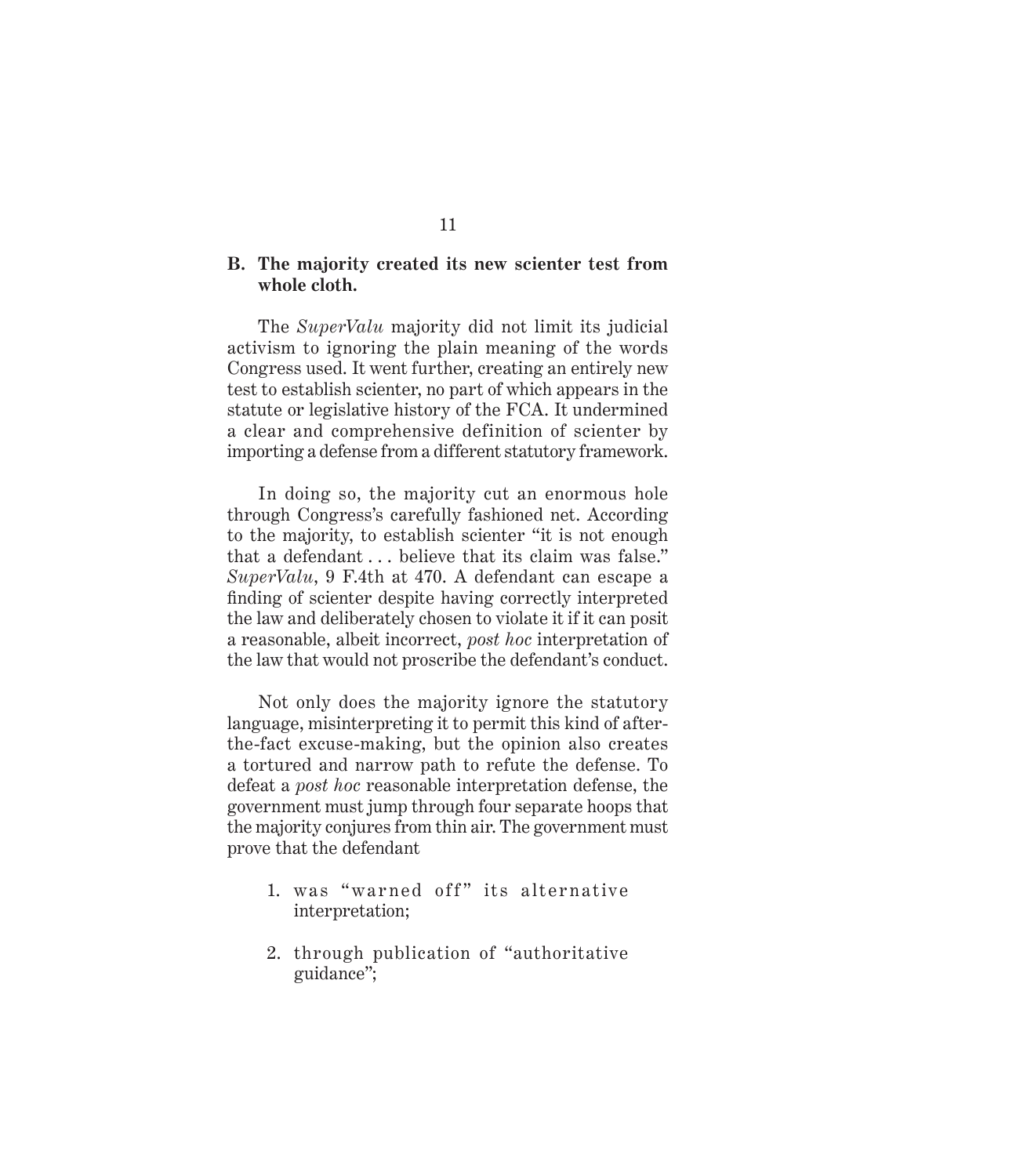- 3. issued by a "circuit court" or the "relevant agency";
- 4. with "a high level of specificity."

*SuperValu*, 9 F.4th at 471-72. While the majority's intricate test is one that Congress might have created, it plainly did no such thing with the FCA. None of these judicially constructed hurdles can be found in the language of the statute; the majority's work more closely resembles statutory drafting than statutory interpretation.

Moreover, the majority disregards the common law of fraud in fashioning its new scienter defense, which is entirely absent from common law jurisprudence. It ignores this Court's decision in *Universal Health*, which held that aside from eliminating the requirement of specific intent, "Congress retained all other elements of common-law fraud that are consistent with the statutory text" of the FCA. *Universal Health Services, Inc. v. United States ex rel. Escobar*, 579 U.S. 176, 187 n.2 (2016). Without citing *Universal Health*, the *SuperValu* majority spurned this guidance from the Court. It ignored the Restatement's discussion of common law fraud, which relies heavily on subjective understanding (*see* Restatement (Second) of Torts, § 526, "Conditions Under Which Misrepresentation is Fraudulent (Scienter)"), in favor of the Restatement's discussion of reckless driving, which contains no subjective element. *SuperValu*, 9 F.4th at 465-66. It defies logic to suggest that Congress had the definition of reckless driving in mind, rather than fraud, when it drafted the language of the government's primary fraud-fighting tool.<sup>4</sup>

<sup>4.</sup> The majority woodenly looked to *Safeco* to support this anomalous choice, ignoring the difference between the Fair Credit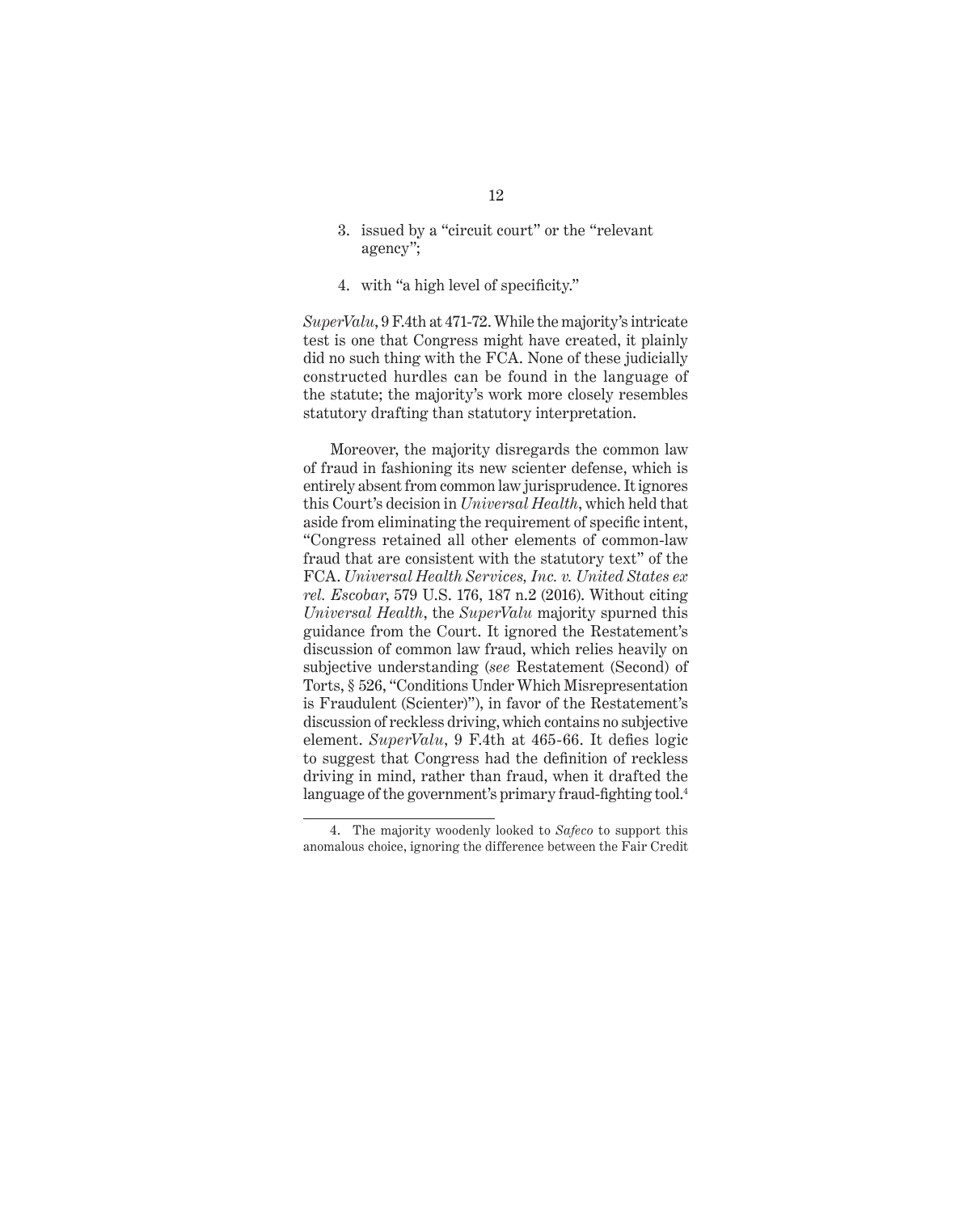The majority's newly fashioned defense to scienter is especially troubling because it provides such a robust liability shield for plainly culpable defendants. The opinion rejected abundant compelling contract language as well as federal and state regulations that supported liability, because none of these were issued by a "circuit court" or the "relevant agency." 9 F.4th at 471. It then rejected the CMS agency manual because its guidance was not at a sufficiently "high level of specificity." *Id*.

As the Justice Department noted in its amicus brief supporting *en banc* review below, the majority's test "places the burden on the government to anticipate every possible fraud" and endlessly issue "definitive guidance" to proscribe it. (United States Rehearing Br. at 5, 12.) Placing such a burden on the government is especially inappropriate for a statute that was conceived in response to a crisis, the Civil War. The government often expends funds on an emergency basis, such as during the COVID pandemic, without any opportunity to issue definitive guidance to "warn off" fraudsters. Congress did not envision that the courts would impose this onerous requirement as a prerequisite to recovering money stolen by fully culpable defendants. Those accepting government funds are expected to "turn square corners," not hope the government will fail to anticipate their deceptive scheming.

The consequences of this free pass to fleece the public fisc have become immediately apparent. In the Seventh Circuit's most recent decision applying its new scienter

Reporting Act, a consumer protection statute, and the FCA, a fraud statute.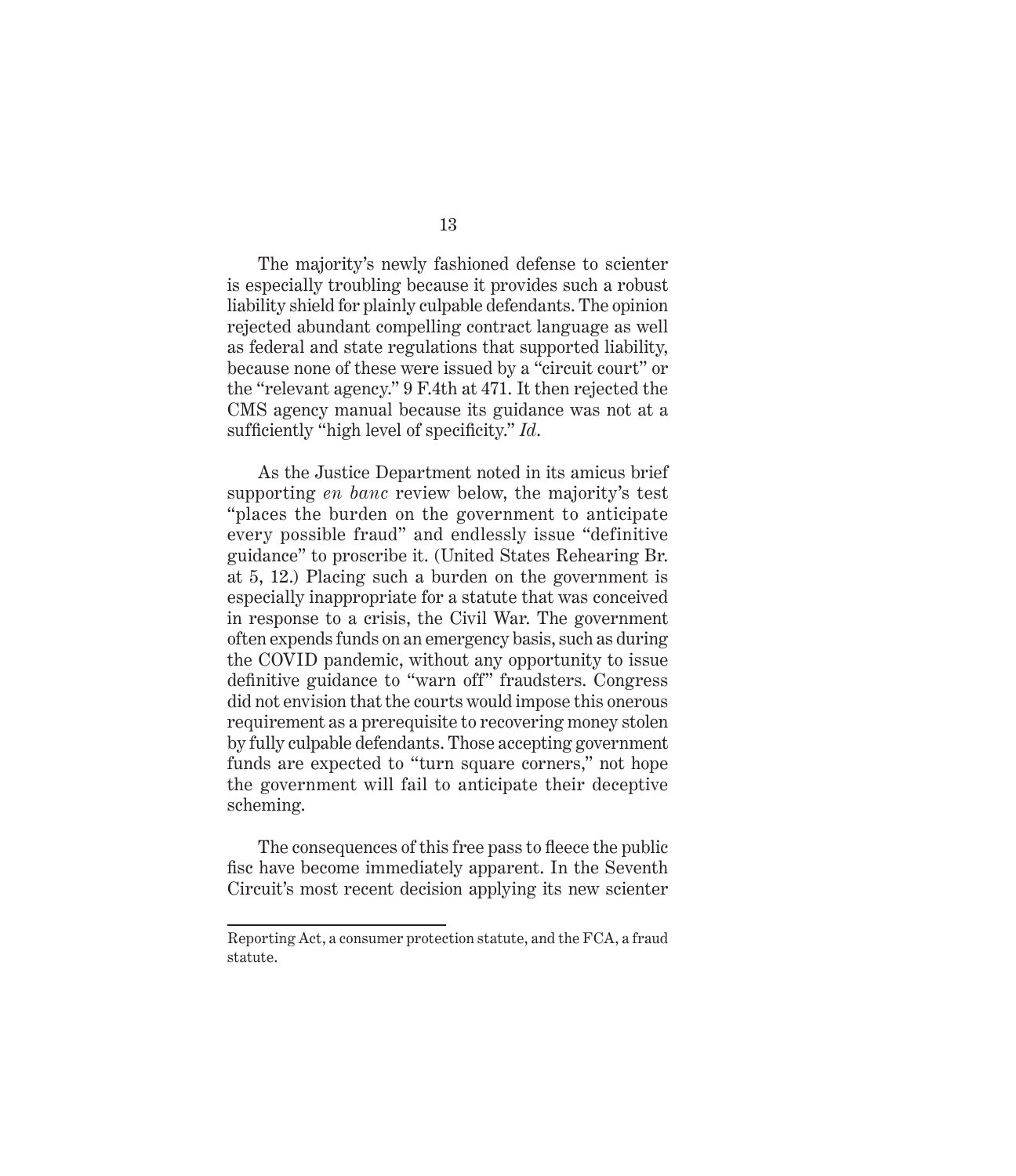rules, *United States ex rel. Proctor v. Safeway, Inc.,* --- F.4th ---, No. 20-3425, 2022 WL 1012256 (7th Cir. Apr. 5, 2022), the court considered the same underlying type of alleged fraud as *SuperValu*, the failure to report a company's true "best price" for prescription drugs. As the dissent pointed out—and the majority never disputed—the record clearly showed that "Safeway knew and had good reason to know that the differences between its actual prices and its reported prices meant it was defrauding the government." *Id* at \*12 (Hamilton, J., dissenting) (citation omitted). Judge Hamilton also observed, again without contradiction from the majority, that

Safeway's initial response was to match prices in a few divisions, *but to keep that a secret from the government.* From the beginning, Safeway chose to claim on paper that it had one "official company stance" that it would not "change our [ ] usual and customary price on" price-matched prescriptions, but to change its practices and to keep that secret: "*We cannot put any of this in writing to stores*," Safeway said.

*Id*. Judge Hamilton correctly concluded that, "If the False Claims Act cannot reach Safeway's conduct here, the Act will neither deter nor remedy many frauds that loot the federal treasury." *Id.* at \*10.

Finally, if the decisions adopting the majority's framework are any guide, it appears likely that courts, not juries, will decide whether an alternative interpretation is "reasonable," whether guidance is "authoritative," whether it is issued by the appropriate court or agency, and whether it is adequately "specific." Historically,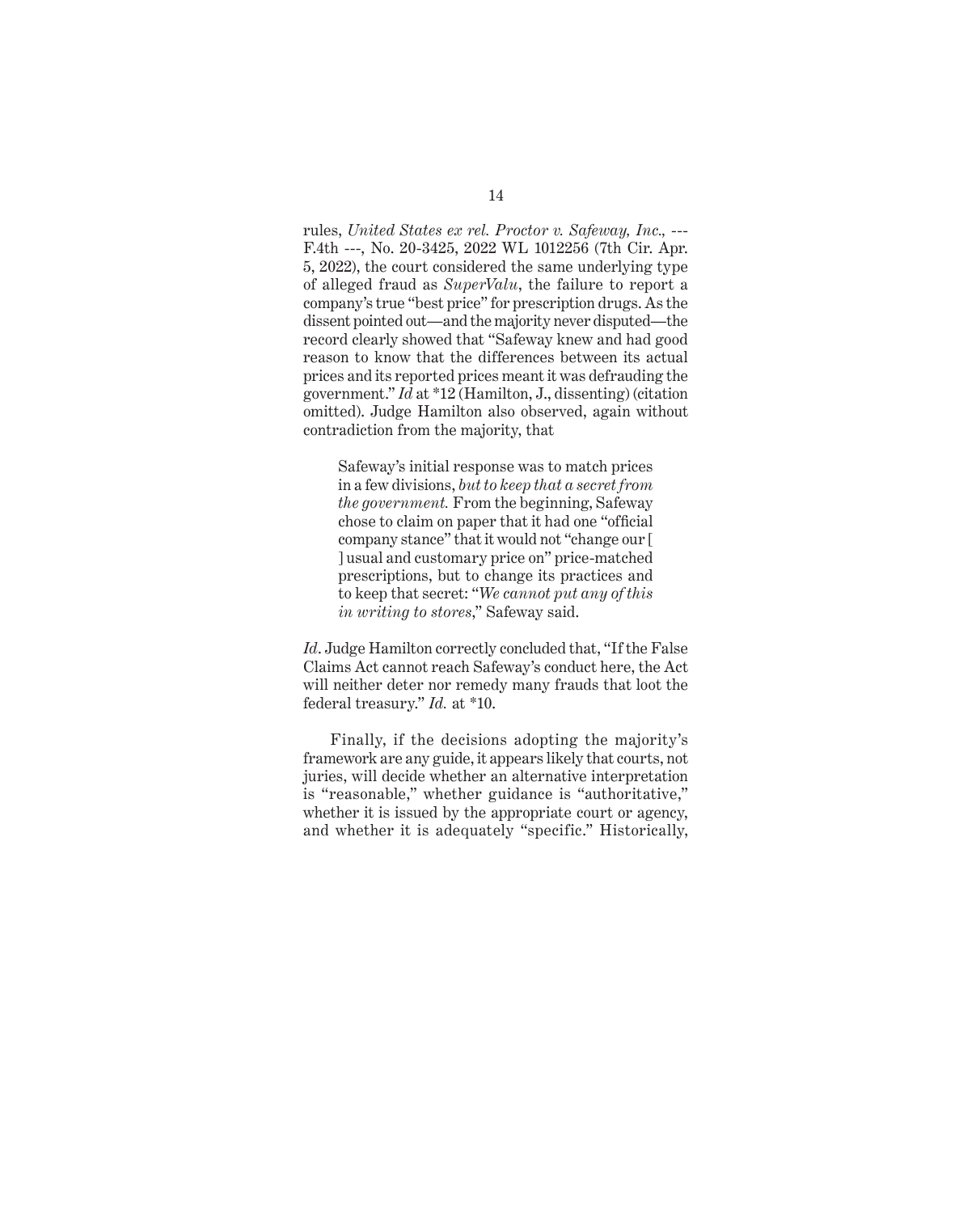scienter is a quintessential jury question, typically turning on case-specific facts, circumstances, and inferences. But the majority's elaborate loophole will likely be applied most often by judges, as it was in *SuperValu* and *Safeway*. 5 Congress could not have envisioned that decades of jurisprudence establishing that scienter must be determined by the trier of fact would be swept aside.

### **C. The majority improperly reasoned that Congress intended the separate categories of scienter as subsets of one another.**

A final centerpiece of the majority's reasoning was its flawed assumption about the relationship among the three scienter tests of the FCA. According to the majority's view, "reckless disregard" is the "most capacious" of the three mental states, effectively encompassing "actual knowledge" and "deliberate ignorance." *SuperValu*, 9 F.4th at 465. In other words, if the government cannot establish recklessness, *a fortiori* it cannot establish either actual knowledge or deliberate ignorance. Completing its faulty logic, the majority held that because a "reasonable interpretation" precludes a finding of recklessness, it also precludes a finding of the "less capacious" states of mind. The majority relied on this conclusion to bolster its erroneous assertion that subjective understanding is irrelevant to scienter.

<sup>5.</sup> A recently decided case in the Fourth Circuit had followed this same pattern, but rehearing *en banc* was granted. *United States ex rel. Sheldon v. Allergan Sales*, *LLC,* 24 F.4th 340 (4th Cir. 2022), *reh'g en banc granted*, No. 20-2330, 2022 WL 1467710 (4th Cir. May 10, 2022).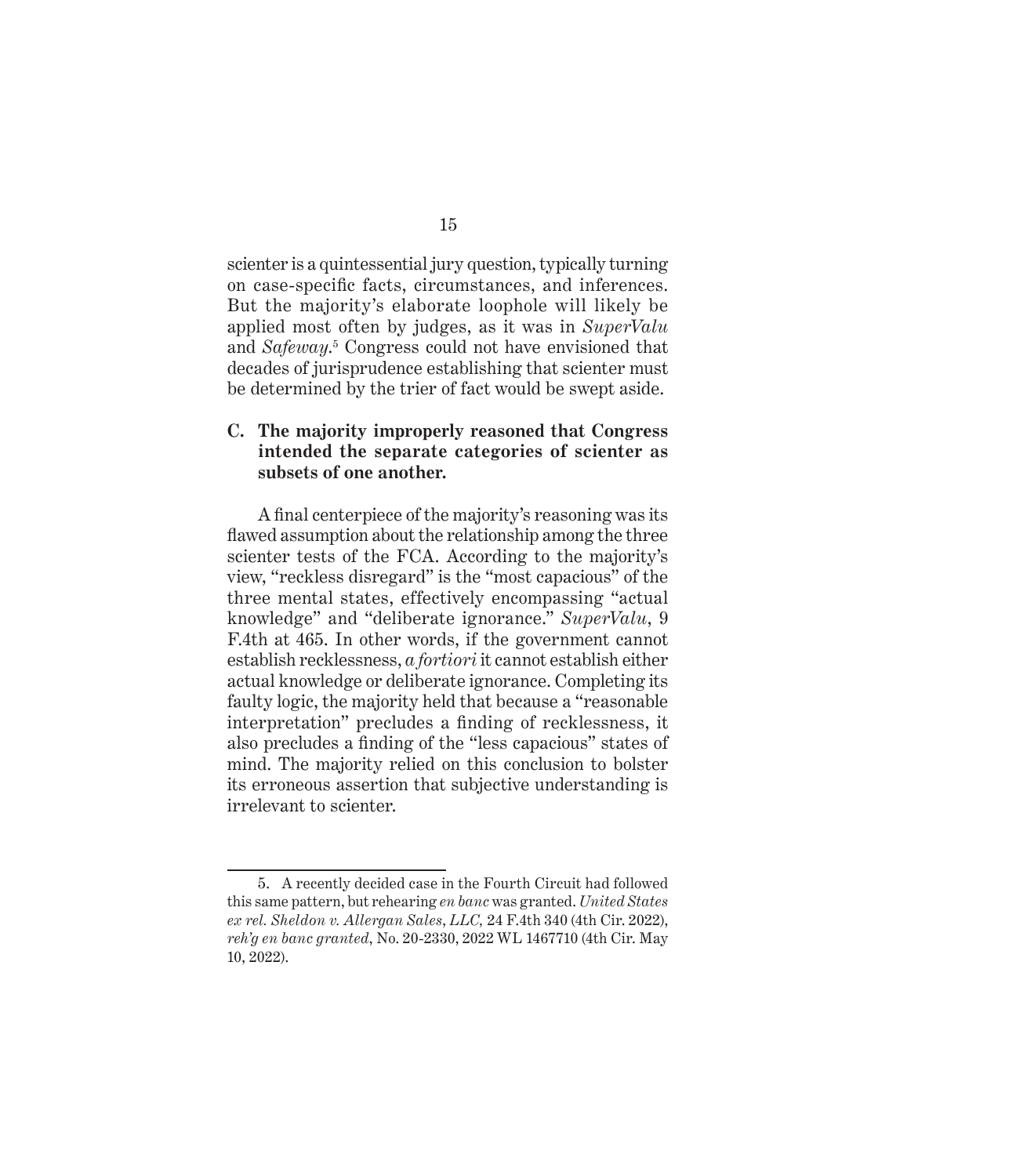Contrary to the majority's false syllogism, however, the mental states Congress created are not subsets of one another. Congress took pains to enact *separate* paths to scienter precisely because *each one alone* would capture a culpable mental state that the others might not. Congress sought to be expansive, not duplicative. It would have been pointless for Congress to spell out three paths to scienter if proof of one would necessarily establish the other two. The FCA's three mental states are not Russian Dolls, in which actual knowledge and deliberate ignorance neatly nest within reckless disregard. That approach creates a narrow rather than a broad base for liability, where a defendant who defeats one test would defeat them all.

In the words of the *SuperValu* dissent, "The three prongs may overlap in many cases, but the adoption of the three distinct prongs in the same paragraph of the statutory text was unmistakably an effort to be both thorough and broad." 9 F.4th at 484. That is exactly right. A defendant who knowingly intended to violate a provision of the law that they correctly interpreted should not be excused by an after-the-fact, plausible but incorrect reading that would have permitted their deliberate behavior. Absent the majority's logical nesting fallacy, its conclusion about the irrelevance of subjective understanding collapses. With the FCA's scienter standard Congress created a solid three-legged stool, not an unstable Russian Doll.

#### **D. Courts have a history of judicial activism that has erected improper barriers to the FCA.**

The *SuperValu* court's departure from the statute continues an unfortunate tradition of some courts issuing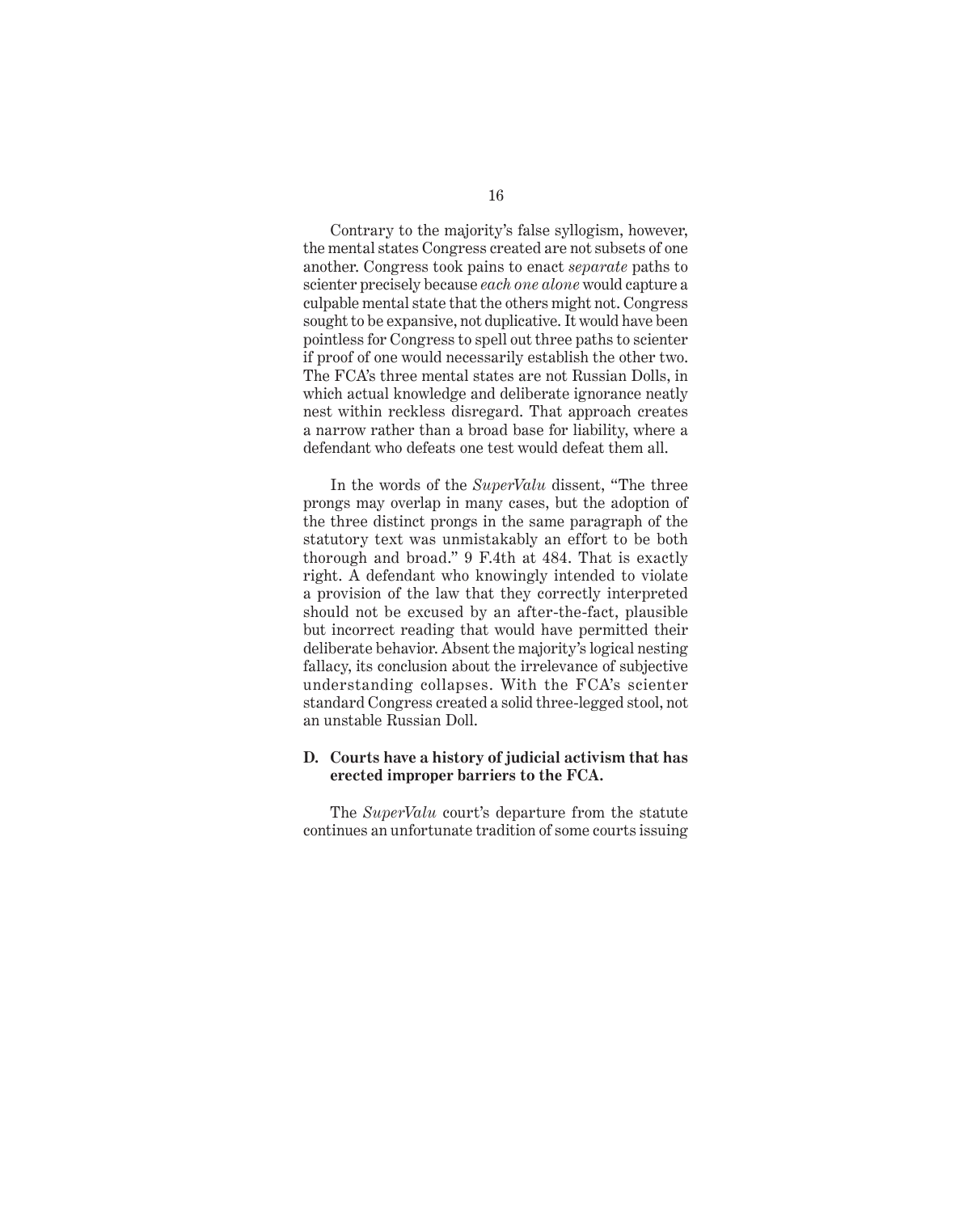unduly restrictive interpretations of the FCA, adding extra elements not found in the text or distorting language that is. These interpretations largely have been applied to dismiss actions at the pleading stage, and in cases where the government has declined to intervene. The pattern suggests that some courts are uncomfortable with relators pursuing matters the United States declines to join and may have been overly aggressive in seeking ways to dismiss them, despite the statute being drafted to encourage relators to pursue such actions. Senator Grassley is concerned that this alarming tendency may be repeating in the *SuperValu* case below.

This pattern of textual infidelity to the FCA began in the 1990s with two lines of cases regarding the public disclosure bar. Prior to 2010, that provision stated that courts lacked jurisdiction over a *qui tam* action that was "based upon the public disclosure of allegations or transactions in a criminal, civil, or administrative hearing, in a congressional, administrative, or [GAO] report, hearing, audit, or investigation, or from the news media, unless . . . the person bringing the action is an original source of the information." 31 U.S.C. § 3730(e)(4) (A) (1986). During the 1990s, some courts distorted this language and even imposed extra-textual requirements for relators to meet beyond those set forth in the statute, all in an apparent effort to dismiss non-intervened cases.

One line of cases tortured the word "public." In *United States ex rel. Fine v. Advanced Sciences, Inc.*, 99 F.3d 1000 (10th Cir. 1996), a case in which the government declined to intervene, relator Harold Fine had "met with Donald Sikora of the American Association of Retired Persons, Fine's designated representative for his age discrimination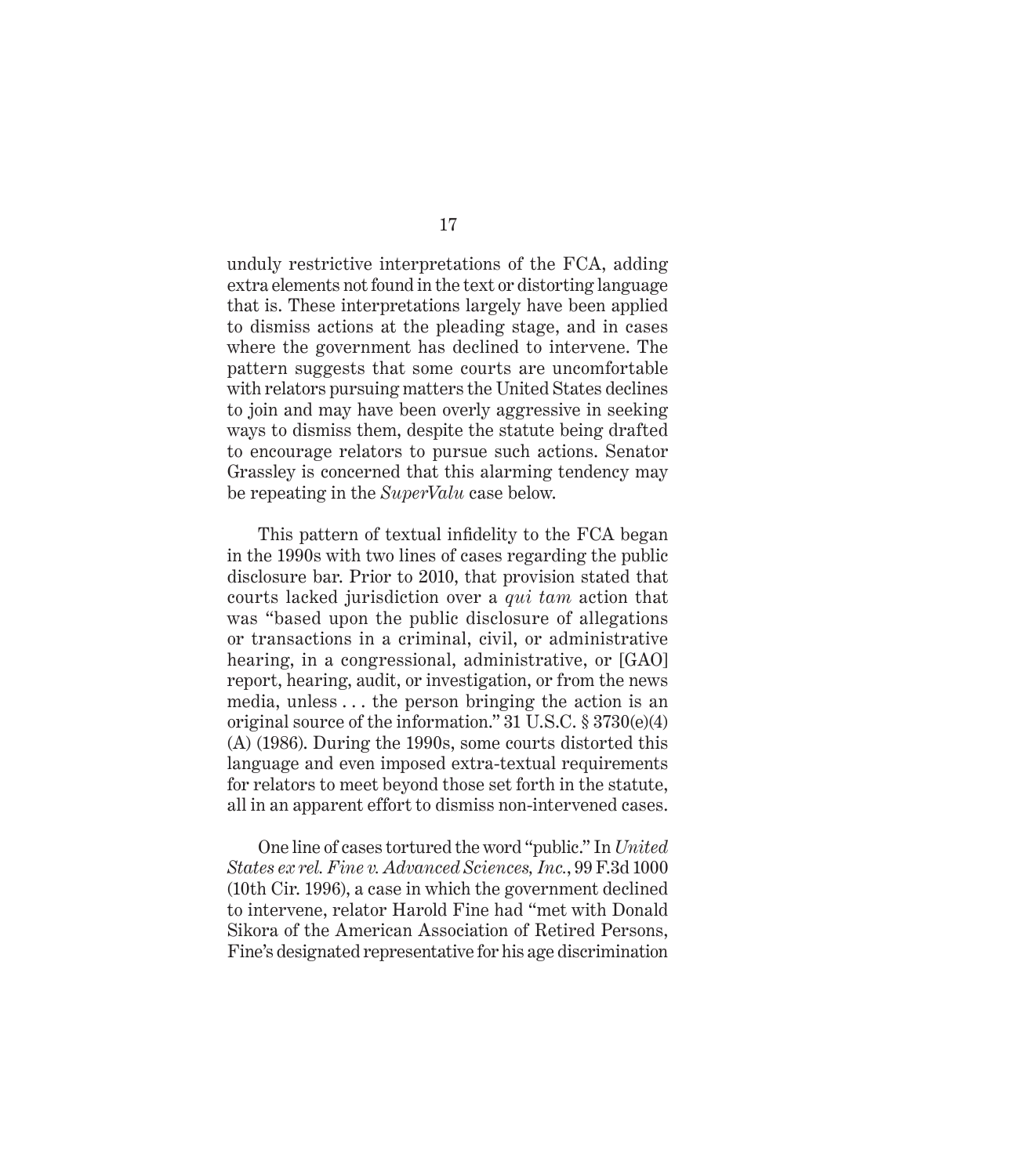case," and provided him with material disclosing the fraud Fine had uncovered. *Id*. at 1002. The Tenth Circuit affirmed a motion to dismiss, holding that this disclosure from one private person to another constituted a "public" disclosure that "affirmatively released the allegations of fraud and fraudulent transactions into the public domain." *Id*. at 1005.

By referring to an apparently confidential disclosure to the relator's AARP counselor as a disclosure into the "public domain," the court ignored the plain language Congress used. Congress restricted "public disclosures" to those occurring "in a criminal, civil, or administrative hearing, in a congressional, administrative, or Government Accounting Office report, hearing, audit, or investigation, or from the news media  $\ldots$ ." 31 U.S.C. § 3730(e)(4)(A) (1986). Such disclosures do not resemble a purely private exchange of information. When Congress defined a "public" disclosure, it meant what it said. The *Fine* court also ignored the purpose of the public disclosure bar: to preclude "parasitic" actions in which relators revealed fraud that was readily accessible to the "public." *Graham County Soil and Water Conservation District v. United States ex rel. Wilson*, 559 U.S. 280, 281 (2010) (bar "was enacted to strike a balance between encouraging private persons to root out fraud and stifling parasitic lawsuits."); *Schindler Elevator Corporation v. United States ex rel. Kirk*, 563 U.S. 401, 413 (2011). Yet other circuits followed *Fine*, generally in non-intervened cases, in holding that disclosure to a single person could be deemed "public."6

<sup>6.</sup> *See, e.g.*, *United States ex rel. Stinson, Lyons, Gerlin & Bustamante, P.A. v. Prudential Ins. Co.*, 944 F.2d 1149, 1160 (3d Cir. 1991) (disclosure to private party in litigation, not filed with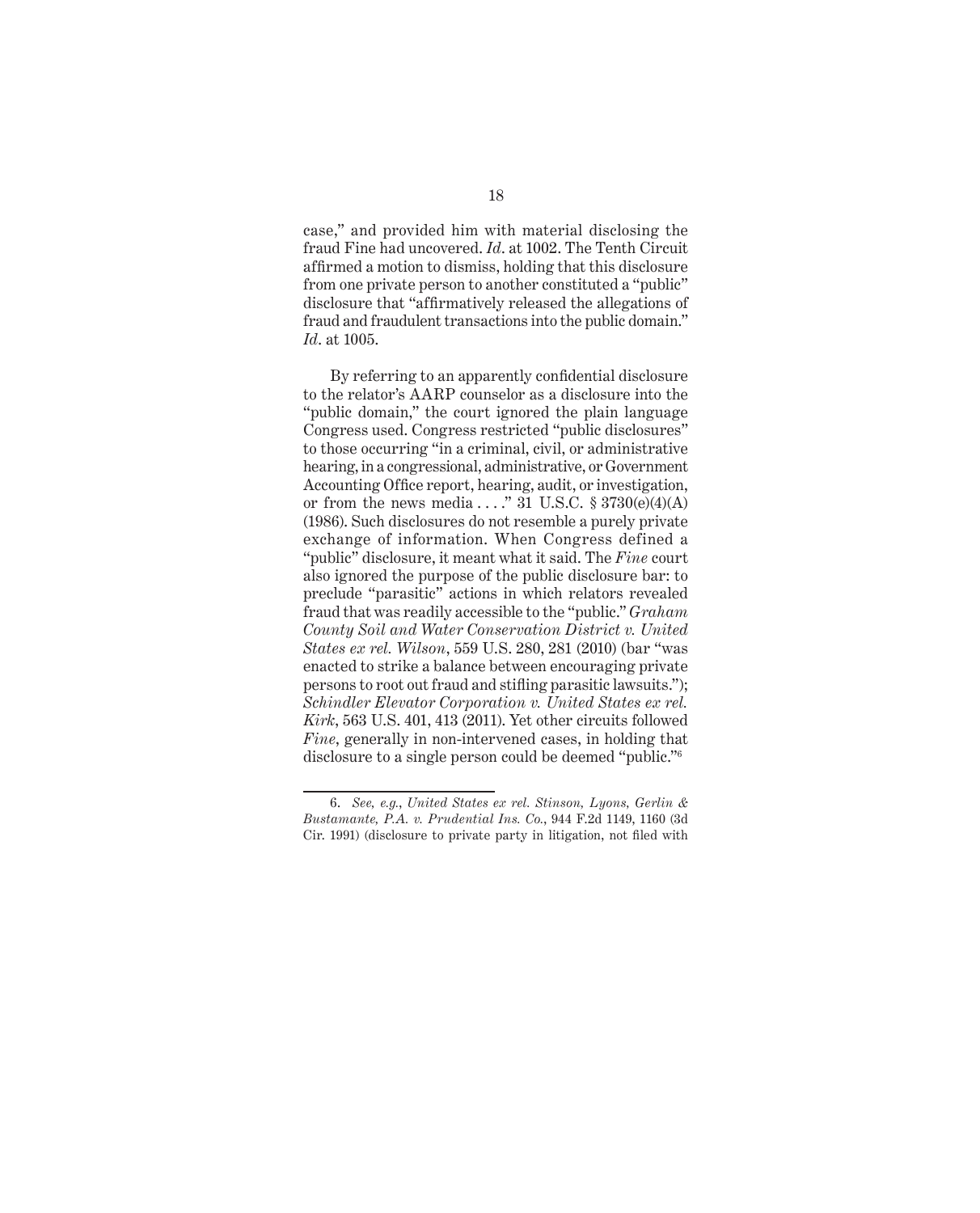Next, some courts unduly broadened the public disclosure bar by re-writing the "original source" exception. As noted above, a relator may maintain an FCA action even where the allegations have been publicly disclosed, as long as the relator qualifies as an "original source." The pre-2010 statute provided that "'original source' means an individual who has direct and independent knowledge of the information on which the allegations are based and has voluntarily provided the information to the Government before filing an action under this section which is based on the information." 31 U.S.C. § 3730(e)(4)(B) (1986). Congress thus created only two requirements for an original source: direct and independent knowledge, and voluntary disclosure to the government before filing an action. Yet a number of nonintervened cases added a third requirement to those that Congress wrote into the law.

In *Wang v. FMC Corp.*, 975 F.2d 1412 (9th Cir. 1992), in which the government declined to intervene, the court did not question that the relator met the explicit statutory criteria to qualify as an "original source," *i.e.*, that he had "direct and independent knowledge of the fraud." *Id*. at 1417. But the court nonetheless held that the relator failed to qualify as an original source because he did not cause the public disclosure himself. *Id.* at 1418. Finding "ambiguity" in the statutory text, the court turned to the "history of the False Claims Act and the legislative history" and concluded that "*qui tam* jurisdiction was

the court, is "public" disclosure); *United States ex rel. Matthews v. Bank of Farmington*, 166 F.3d 853, 861 (7th Cir. 1999) (disclosure to a single "competent public official" was "public" disclosure); *United States ex rel. Doe v. John Doe Corp.*, 960 F.2d 318, 322-23 (2d Cir. 1992) (disclosure to defendant's employees was a "public" disclosure).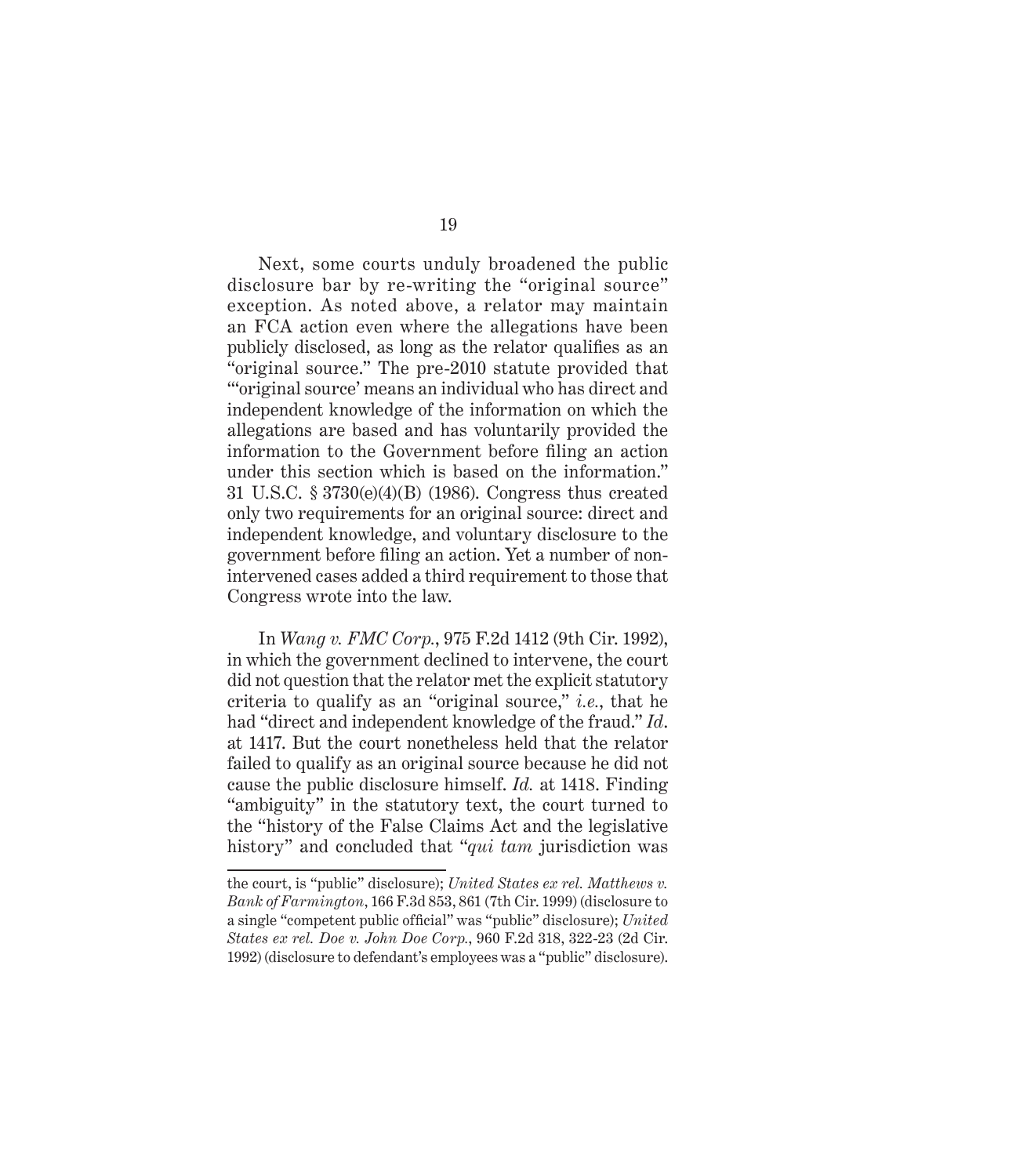meant to extend only to those who had played a part in publicly disclosing the allegations and information on which their suits were based." *Id*. Thus, the court added its own disclosure requirement (disclosure to the source of the public disclosure) to the only one Congress actually enacted (disclosure to the government must occur "before filing an action"). Despite the lack of textual support, other courts followed suit, typically in non-intervened cases and at the pleading stage.7

Eventually, to return the statutory language to what was originally drafted, Congress had to amend the public disclosure and original source provisions to overrule these decisions. *See* Patient Protection and Affordable Care Act, Pub. L. No. 111–148, 124 Stat. 119 (2010) (expressly limiting the means by which allegations can be made "public," and redefining an original source as a person who *either* reveals information to the government prior to a public disclosure *or* "materially adds to the publicly disclosed allegations").

A similar pattern played out when other courts erected new barriers to relators in non-intervened cases by narrowly construing Rule 9(b) of the Federal Rules of Civil Procedure. That rule requires that "fraud" be alleged "with particularity." Through decades of decisions, this admonition has been construed to refer to the elements of the fraudulent *scheme*. But in FCA cases,

<sup>7.</sup> *See, e.g., United States ex rel. Kreindler & Kreindler v. United Technologies Corp.*, 985 F.2d 1148, 1159 (2d Cir. 1993) ("plaintiff also must have directly or indirectly been a source to the entity that publicly disclosed the allegations") (citation omitted); *United States v. New York Med. Coll.*, 252 F.3d 118, 120 (2d Cir. 2001) (same).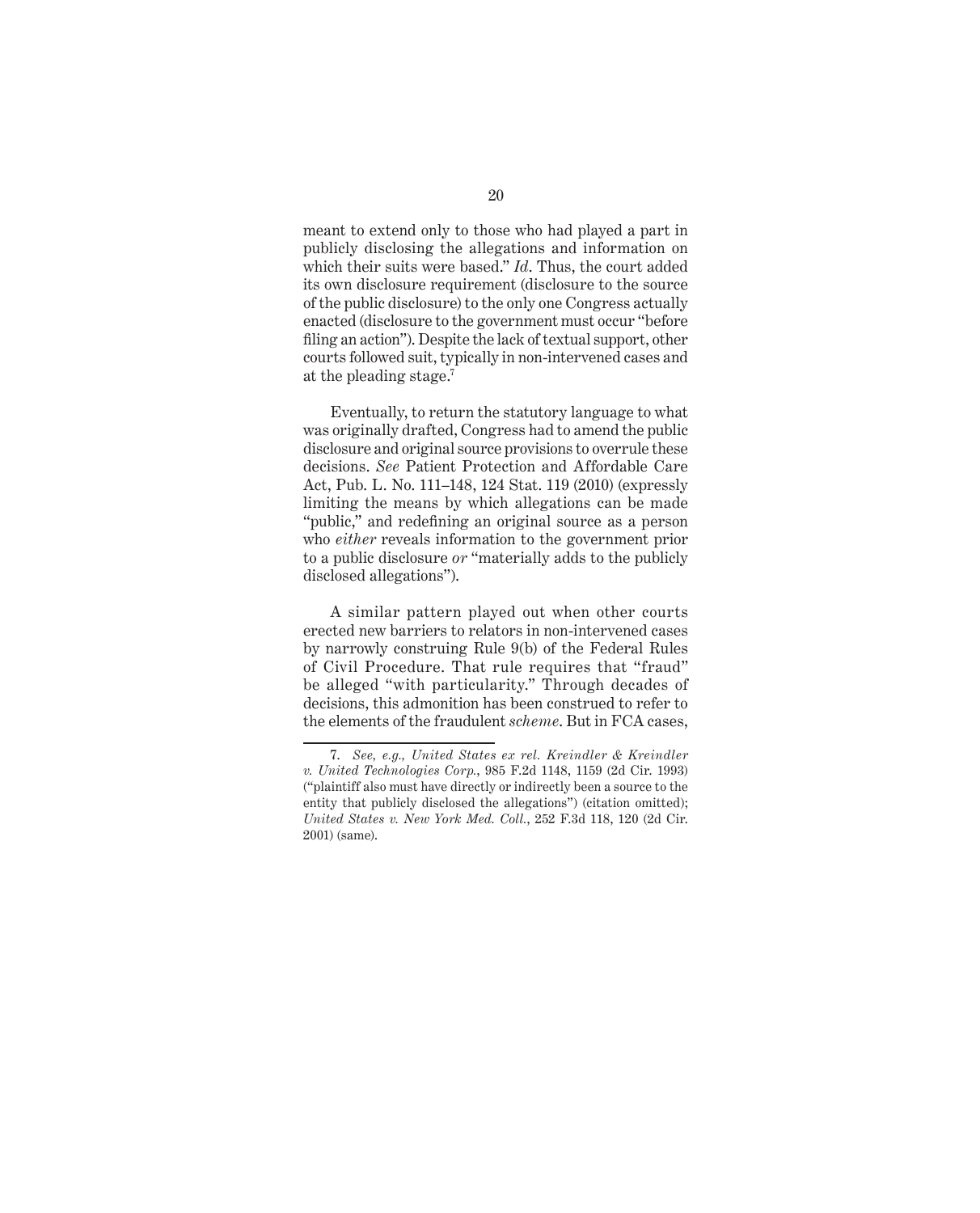courts began holding that even if a relator presented reams of exquisitely detailed, well-supported allegations of a fraudulent scheme, Rule 9(b) required the relator to allege in similar detail the specific "false claims" the defendant submitted to the government. In many cases this was a reference to claims for payment sent to the government, *i.e.*, invoices. Particularly in Medicare and Medicaid cases against large defendants, these invoices could number in the tens of thousands, typically issued in mechanical fashion by a computer system entirely unconnected to persons involved in the fraud. Most often, the persons with knowledge of the fraud itself have little understanding of the intricacies of a large healthcare company's billing practices (and vice versa).

For example, in *United States. ex rel. Clausen v. Laboratory Corp. of America*, 290 F.3d 1301 (11th Cir. 2002), the relator alleged a scheme by a laboratory chain to conduct medically unnecessary tests. While the district court found that the "complaint makes relatively detailed statements," it granted a motion to dismiss because the complaint "did not 'identif[y] a single fraudulent claim by date filed, amount or claim number'" and "no copies of a single actual bill or claim or payment were provided." *Id*. at 1305, 1306, 1307. Affirming the dismissal, the Eleventh Circuit reasoned that Rule 9(b) does not permit a relator to "describe a private scheme in detail but then to allege simply and without any stated reason for his belief that claims requesting illegal payments must have been submitted to the Government." *Id.* at 1311. As the dissent pointed out, however, the "impossible" detail the majority required only made sense "if we were willing to attribute to LabCorp a highly unusual business model that consisted in arranging for the systematic administration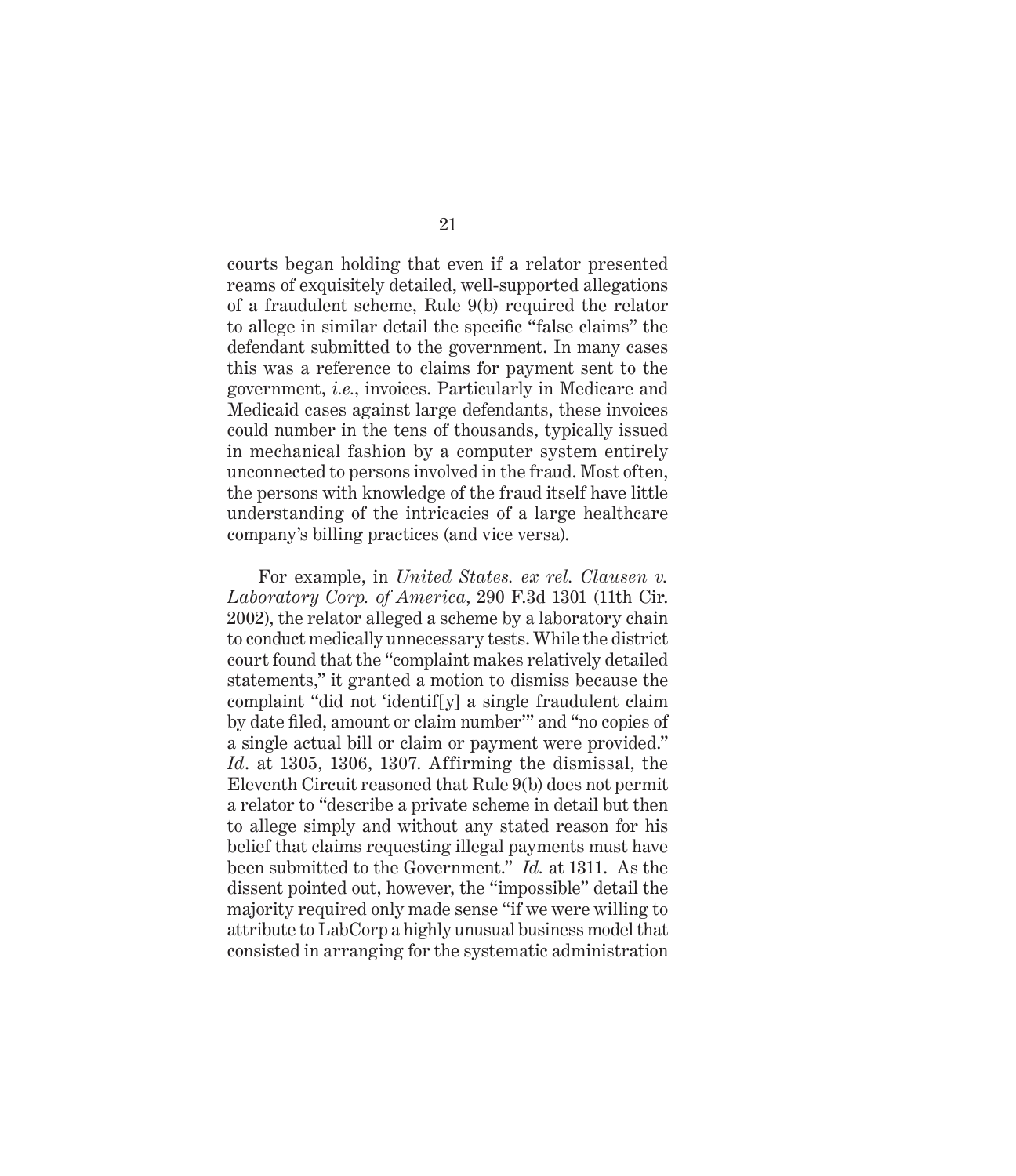of medically unnecessary tests for which it never intended to be paid." *Id*. at 1317. The dissent correctly concluded that "the majority simply asks for the obvious" and fairly surmised that it "may be . . . because it suspects that Clausen's [non-intervened] lawsuit is without merit." *Id*. at 1317-18. The dissent's hunch appears to be corroborated by non-intervened cases that followed *Clausen*, which have imposed similarly impossible and unwarranted requirements that relators must arrive at court with invoices in hand.<sup>8</sup>

In sum, there is a pattern in some quarters of the judiciary to misinterpret and misapply the FCA in non-intervened cases, especially at the pleading stage. Senator Grassley does not suggest that judges consciously circumvent the law to dismiss FCA cases they perceive to lack merit, where the real "victim" has chosen not to

<sup>8.</sup> *See, e.g., United States ex rel. Joshi v. St. Luke's Hosp., Inc.*, 441 F.3d 552, 557 (8th Cir. 2006) (dismissing complaint for failure to identify specific claims, despite allegations of "a systematic practice of [defendants] submitting and conspiring to submit fraudulent claims over a sixteen-year period," noting that relator "was an anesthesiologist at St. Luke's, not a member of the billing department"); *Sanderson v. HCA-The Healthcare Co.*, 447 F.3d 873, 875, 877 (6th Cir. 2006) (complaint alleged "at some length" false cost reports misallocating "the largest portions of [corporate] debt . . . [to] those hospitals that had the highest Medicare service rates," dismissed because "the plaintiff's complaint 'does not identify any specific claims that were submitted to the United States or identify the dates on which those claims were presented to the government'") (*quoting Clausen*, 290 F.3d at 1311). The Fourth Circuit excuses the need to present actual false claims in the complaint only if such claims were "necessarily" submitted, a certainty not required even to get to a jury. *United States ex rel. Nathan v. Takeda Pharms. N. Am., Inc.*, 707 F.3d 451, 457 (4th Cir. 2013).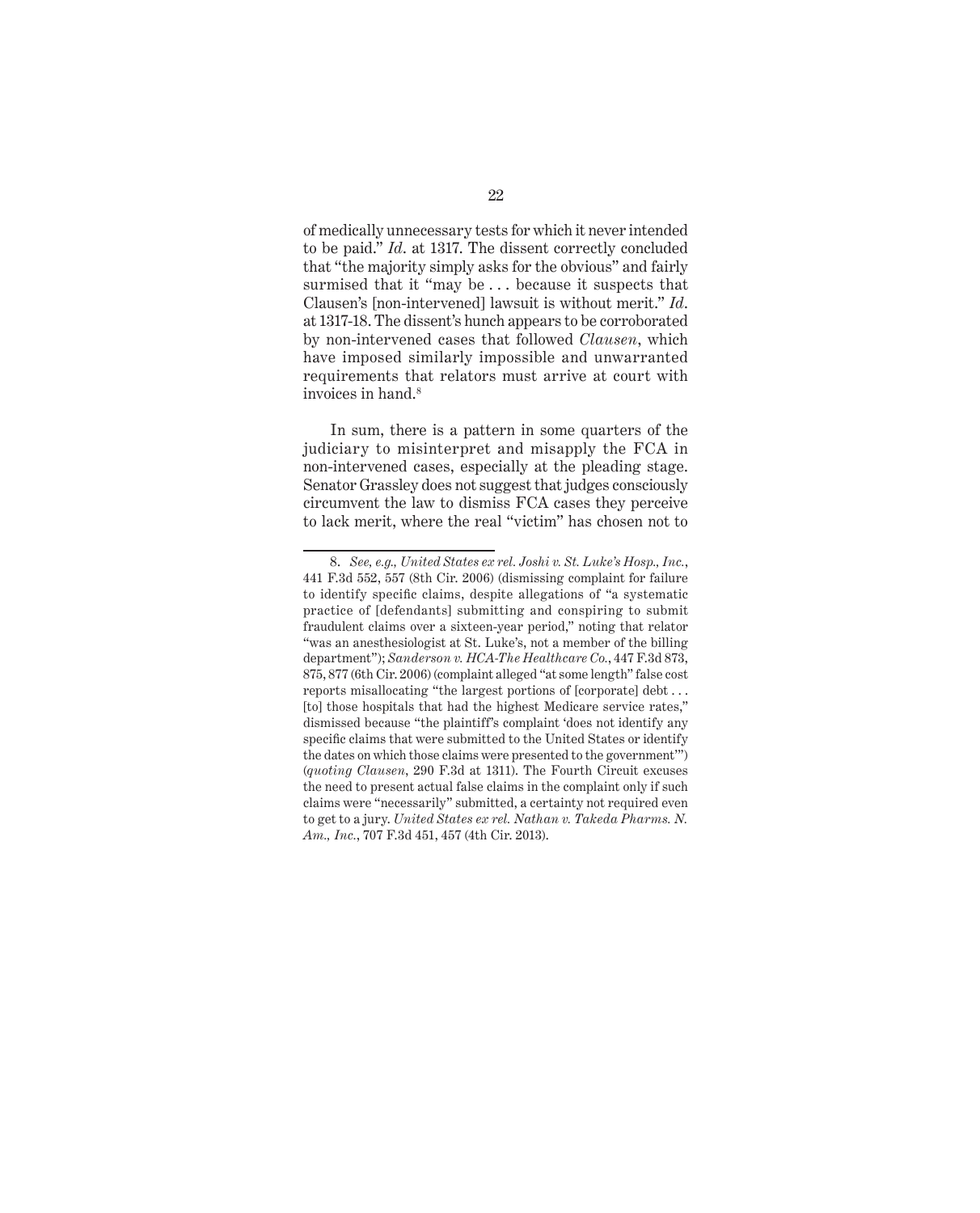pursue them. Irrespective of intention, however, these decisions undermine the effectiveness of the FCA, in both intervened and non-intervened cases, and thwart the will of Congress. Unfortunately, the *SuperValu* decision continues that pattern in an alarming and dangerous way.

#### **CONCLUSION**

The *SuperValu* majority badly distorted Congress's plain language in reaching a result that opens a gaping hole in the government's primary fraud-fighting tool. The majority ignored the statutory text, ignored the common law, and ignored this Court's precedents. Such judicial activism cannot be justified by the severity of the penalties imposed by Congress in the FCA, nor by an aversion to allowing relators to proceed without government intervention, as Congress intended. This Court accordingly should grant the petition for certiorari and reverse the *SuperValu* decision.